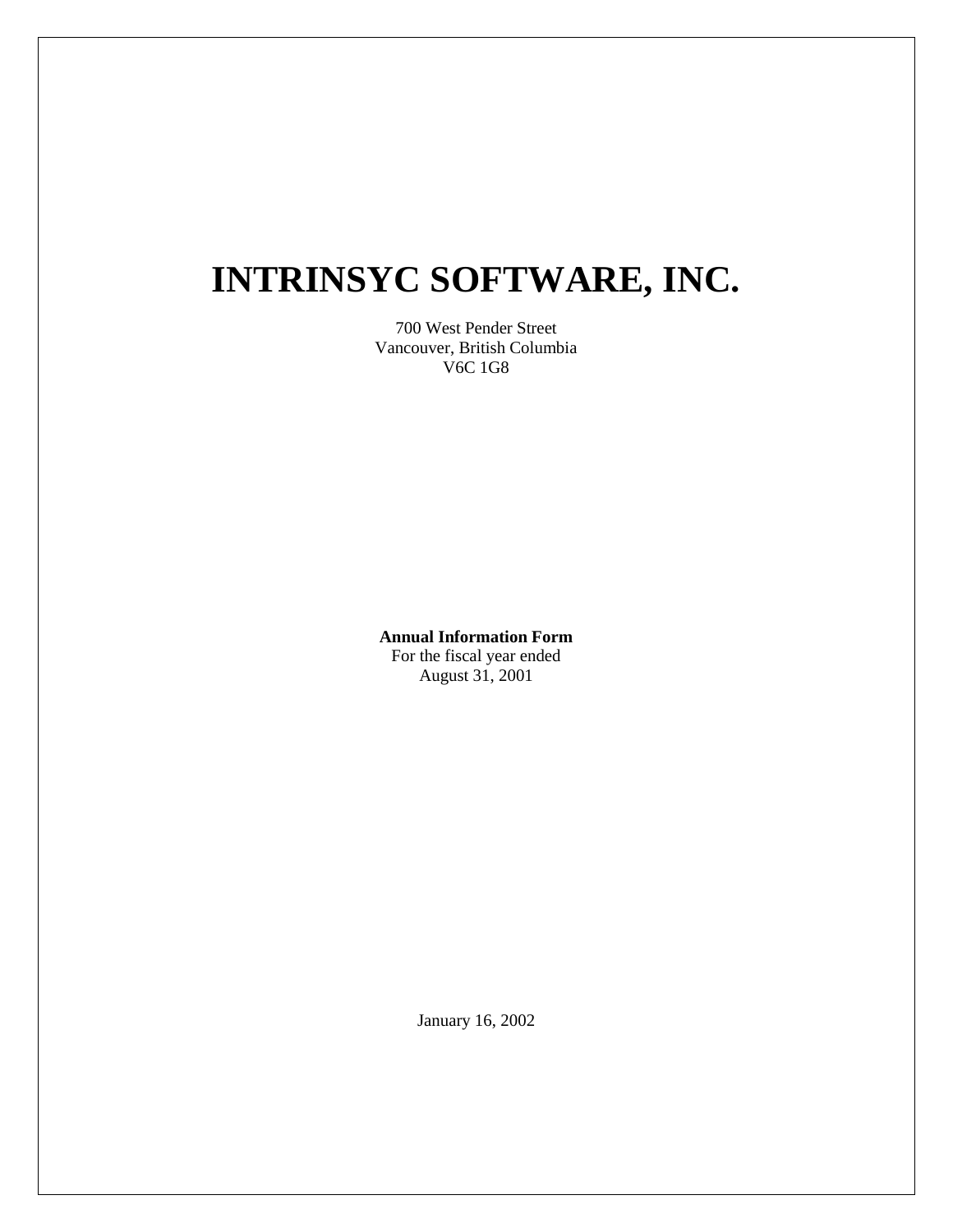# **TABLE OF CONTENTS**

| ITEM 1:        |                                                      |  |
|----------------|------------------------------------------------------|--|
| ITEM 2:        |                                                      |  |
| <b>ITEM 3:</b> |                                                      |  |
| <b>ITEM 4:</b> |                                                      |  |
| ITEM 5:        |                                                      |  |
| ITEM 6:        |                                                      |  |
| <b>ITEM 7:</b> |                                                      |  |
| <b>ITEM 8:</b> |                                                      |  |
| ITEM 9:        | ADDITIONAL INFORMATION AND DOCUMENTS INCORPORATED BY |  |
| ITEM 10:       |                                                      |  |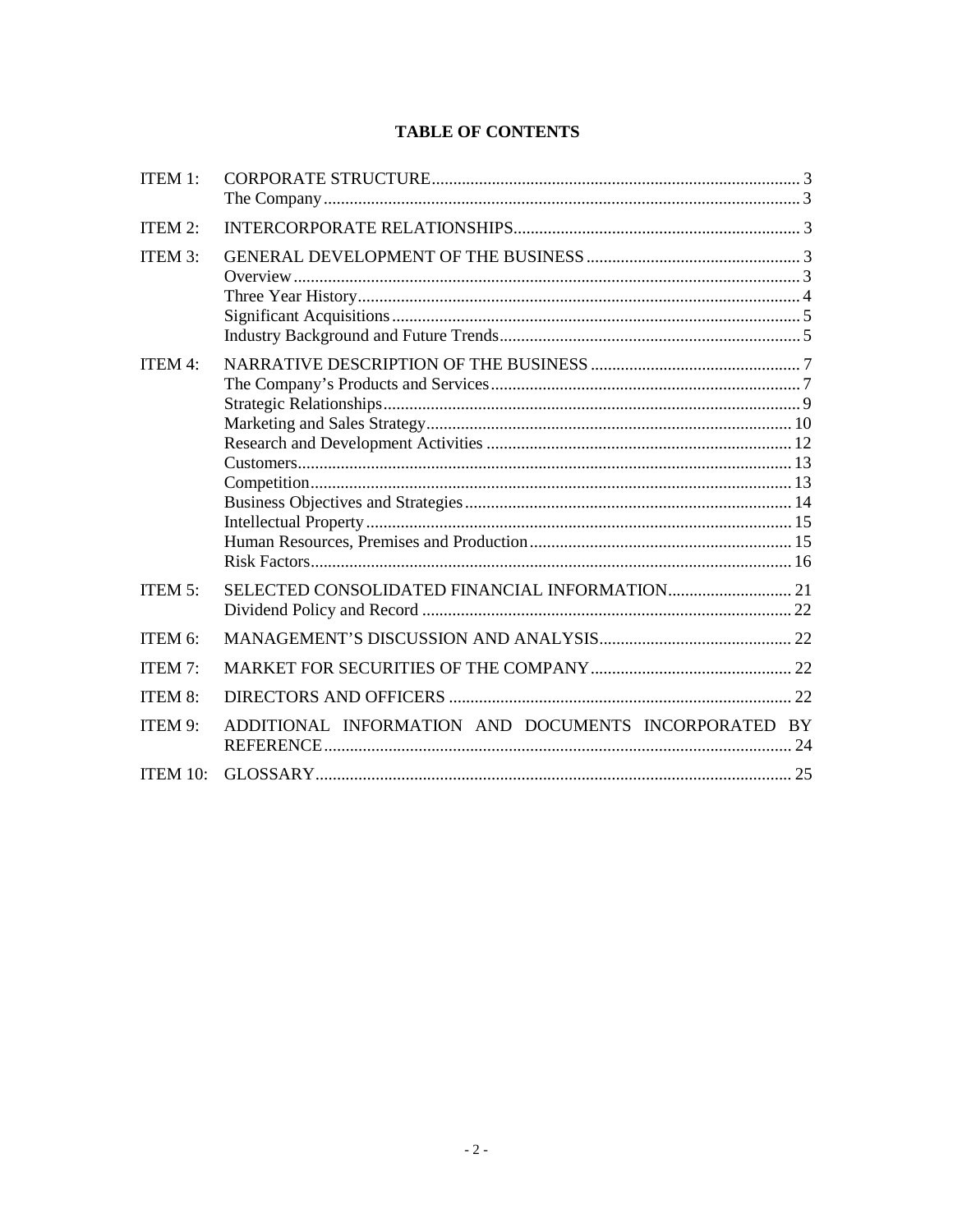#### **ANNUAL INFORMATION FORM**

#### CERTAIN INTERPRETATION MATTERS

*Unless the context requires, all references to the "Company" or "Intrinsyc" include Intrinsyc Software, Inc. and its predecessors. Certain terms have the meaning specified in "Item 10: Glossary".*

*This Annual Information Form ("AIF") may refer to registered trademarks, trademarks, tradenames and service marks of companies other than Intrinsyc, which names and marks belong to their respective owners.*

#### CAUTIONARY NOTE REGARDING FORWARD-LOOKING STATEMENTS

*This AIF contains "forward-looking statements". In some cases, you can identify forward-looking statements by terminology such as "may," "will," "should," "could," "expects," "plans," "intends," "anticipates," "believes," "estimates," "predicts," "potential" or "continue" or the negative of such terms and other comparable terminology. These forward-looking statements include, without limitation, statements about the Company's market opportunity, strategies, competition, expected activities and expenditures as the Company pursues its business plan, and the adequacy of the Company's available cash resources. Although the Company believes that the expectations reflected in the forward-looking statements are reasonable, future results, levels of activity, performance or achievements cannot be assured. Consequently, all forward looking statements made in this AIF or the documents incorporated by reference are qualified by this cautionary statement and there can be no assurance that actual results or developments anticipated by the Company will be realized.*

#### **ITEM 1: CORPORATE STRUCTURE**

#### **The Company**

The Company was incorporated under the laws of Alberta on August 31, 1992 under the name I.T.C. Microcomponents Inc. and continued under the laws of British Columbia on July 19, 1995. The Company changed its name to Intrinsyc Software, Inc. on June 16, 1997. Intrinsyc's registered and principal business office is 700 West Pender Street, Vancouver, British Columbia, V6C 1G8, telephone (604) 801- 6461, telecopier (604) 801-6417.

#### **ITEM 2: INTERCORPORATE RELATIONSHIPS**

The Company has two wholly owned subsidiaries, Intrinsyc Software (U.S.A.), Inc. and Linar Ltd.. Intrinsyc Software (U.S.A.) Inc. was incorporated under the laws of Washington State on March 25, 1997. Linar Ltd. was incorporated under the laws of the United Kingdom on November 21, 1997.

#### **ITEM 3: GENERAL DEVELOPMENT OF THE BUSINESS**

#### **Overview**

The Company develops comprehensive embedded computing solutions and services that allow customers to create, link and manage pervasive networks of embedded servers, computers and devices. Sample customers and markets include: vendors of industrial and building automation and security and surveillance applications; OEM products; telecom/datacom providers; financial institutions; software developers and application service providers; and medical device and consumer electronic manufacturers. The Company's products and services help bring new Internet-enabled devices and their applications to market in a timely fashion. The Company has commercialized product and service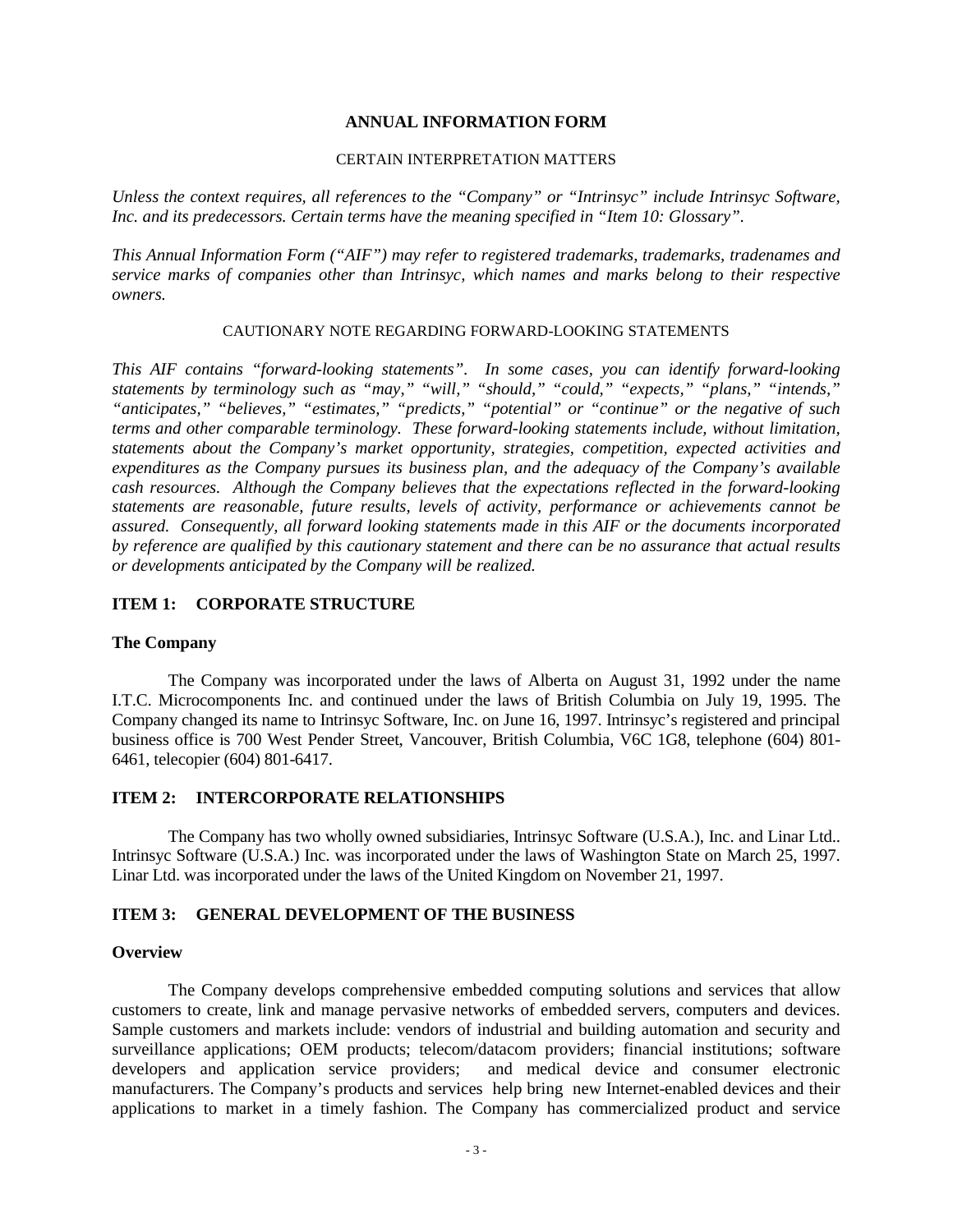offerings that support Intel Corporation, Motorola, Inc. and Hitachi America, Ltd. based processors and Linux based operating systems and Microsoft Corporation based operating systems, including Windows CE and Embedded Windows NT.

Internet-enabled computing devices are an emerging class of products with sophisticated processing power that are designed for specific computing and communications applications, leveraging the use of wireline and wireless Internet/intranet networks. Embedded computers (information appliances) are electronic systems technically similar to general-purpose computers, but developed and deployed for use in single applications. Intrinsyc not only develops embedded computers for customers, but also networks them to one another, the Internet and enterprise computing systems. Compared to traditional PC-based computers, these new computing devices are often less expensive and more adaptable in terms of their size, weight and shape, while still providing sophisticated computing and Internet based communications capabilities, through wired or wireless telecommunications systems. They are being developed in response to the growing use of the Internet as a medium for communicating and transacting business and to meet the demands of businesses and consumers for smaller and more mobile computing devices.

Many of the Company's products and services were initially developed for the industrial automation market, where there is a requirement for robust and sophisticated communications. As many of the other Internet-enabled computing device market segments which are now developing have similar needs to the industrial automation market, the Company's target market has expanded to include building automation, consumer electronics, telecom/datacom, medical devices and software tool developers.

The shift towards single purpose, or embedded computing, the maturation of the Internet as an everyday tool of business, the convergence of disparate technology worlds and constant technology evolution are all factors which drive the market demand for embedded and Internet technologies, products and solutions.

## **Three Year History**

Significant product and business developments for the Company over the last three fiscal years have been as follows:

#### *Fiscal 2001*

- The Company launched several new products including; deviceCOM<sup>TM</sup> for Linux, Cerf<sup>TM</sup>, Pod, Cerf<sup>TM</sup>Cube, Cerf<sup>TM</sup>PDA, and Ja.NET<sup>TM</sup>.
- The Company acquired 100% of the shares of Linar Ltd. in January 2001 and its J-Integra<sup>TM</sup> software product, a Java-based enterprise connectivity bridging tool. See "Significant Acquisitions".
- The Company completed a special warrant financing resulting in aggregate gross proceeds to the Company of \$13.9 million.
- The Company obtained a listing of its Common Shares on the Toronto Stock Exchange under the symbol ICS and its Common Shares were de-listed from the Canadian Venture Exchange.
- The Company was selected into: Microsoft's Windows Embedded Partner Program, Sun's Forte for Java Partner Program, and the Intel Personal Internet Client Architecture Developer Network.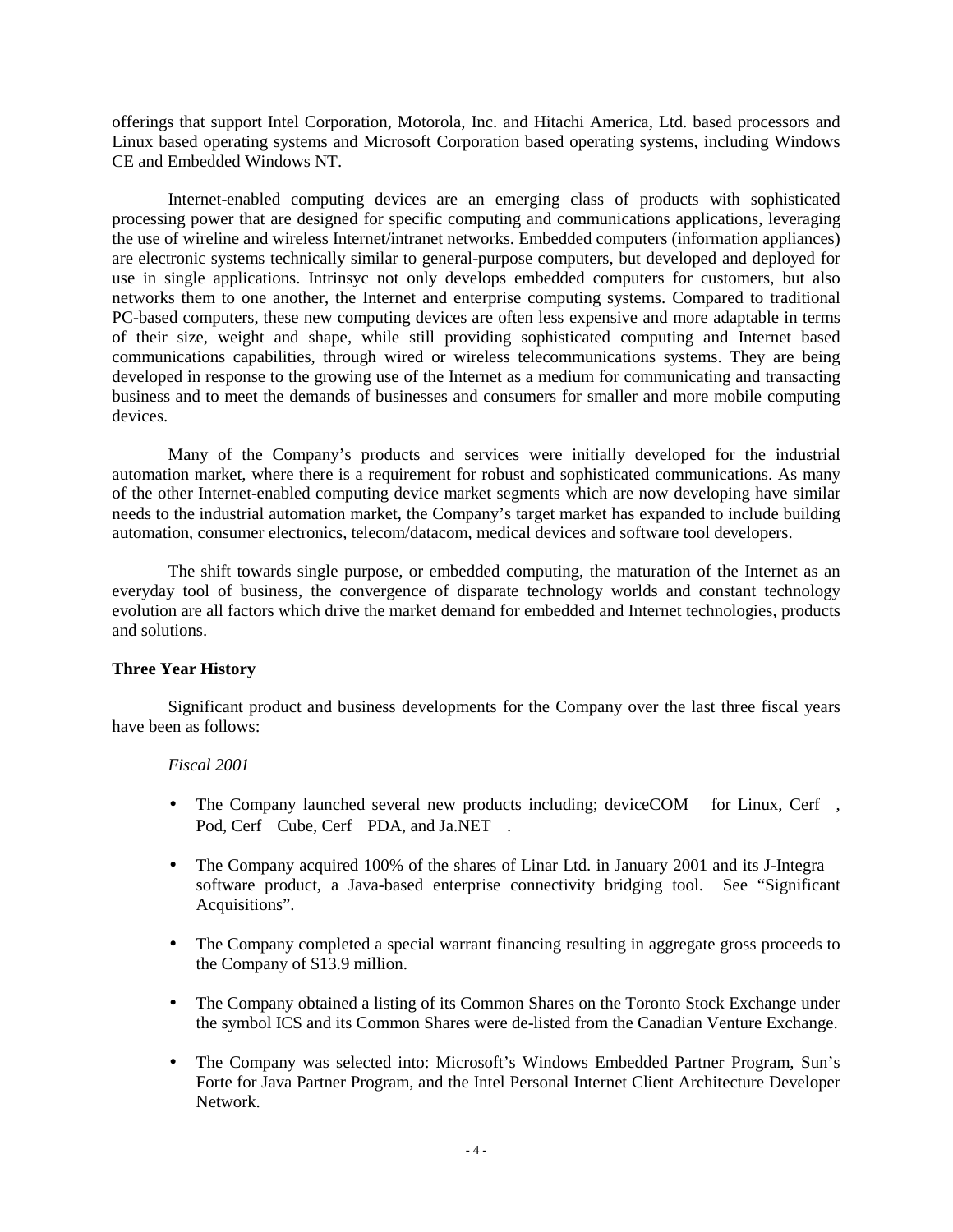#### *Fiscal 2000*

- The Company added significant sales, marketing and management resources.
- The Company doubled the customer base for existing products including significant engagements with Ford Motor Company, Siemens and TouchStar.
- The Company completed a special warrant financing in the second quarter of 2000 resulting in aggregate gross proceeds to the Company of \$6.0 million.

#### *Fiscal 1999*

• The Company launched the Cerf<sup>TM</sup>Board and device RMS<sup>TM</sup> products

#### **Significant Acquisitions**

On January 26, 2001 the Company acquired all of the outstanding shares of Linar, Ltd., a U.K. based company which provides Java-based enterprise connectivity software. The consideration for the acquisition was approximately \$4.2 million comprised of approximately \$3.1 million in cash, 323,000 common shares of the Company at a price of \$3.20 per share and options to acquire a further 100,000 common shares at an exercise price of \$3.20 per share. The principal shareholders and employees of Linar were at arms-length to the Company at the time of the acquisition and have subsequently been retained by the Company and have become significant members of the Company's development team. All 323,000 of the common shares issued to these individuals are subject to a one year hold period and may not be traded until January 26, 2002. The Company has agreed to a floor price cash guarantee on the common shares equal to 75% of the issuance price of \$3.20 per share for a period of two years until January 26, 2003. Additional cash payments of up to US\$ 1 million may become payable upon the achievement of specified performance criteria by a certain employee until January 26, 2004 and will be recorded as an expense in the period the obligation is incurred. The cash is held in trust pursuant to the acquisition agreement to be paid upon the achievement of the performance criteria. The first payment of US\$ 334,000 will be required on January 26, 2002 if the performance criteria are achieved. Warrants to purchase 25,000 common shares of the Company are also issuable with an exercise price equal to fair market value on January 26, 2003 if specified criteria have been met. See also "Item 5: Selected Consolidated Financial Information".

#### **Industry Background and Future Trends**

The increasingly widespread use of electronic communications, including the Internet, is enabling networks of businesses and consumers to collaborate, access information and conduct business and personal interactions more effectively. It is also enabling the communication with, and control over, a host of new embedded Internet-enabled computing devices which are hidden from view and which may have no local user-interface associated with them. As the number of Internet users grows, and the number of embedded Internet controlled devices grows, so does the diversity of content, services and applications available via the Internet. While the Internet has already had a significant and highly visible impact on business-to-consumer and consumer-to-consumer relationships, the market for business-to-business Internet transactions is expected to expand at a greater rate. According to a November 1998 report by Forrester Research entitled "Resizing On-line Business Trade", U.S. based Internet commerce between businesses is expected to grow from \$43 billion in 1998 to \$1.3 trillion in 2003. Gartner Research, in a 2000 report entitled "U.S. Consumer Market for Information Appliances" forecast substantial growth in the embedded computing market with shipments of information appliances reaching US\$ 17.8 billion in 2004.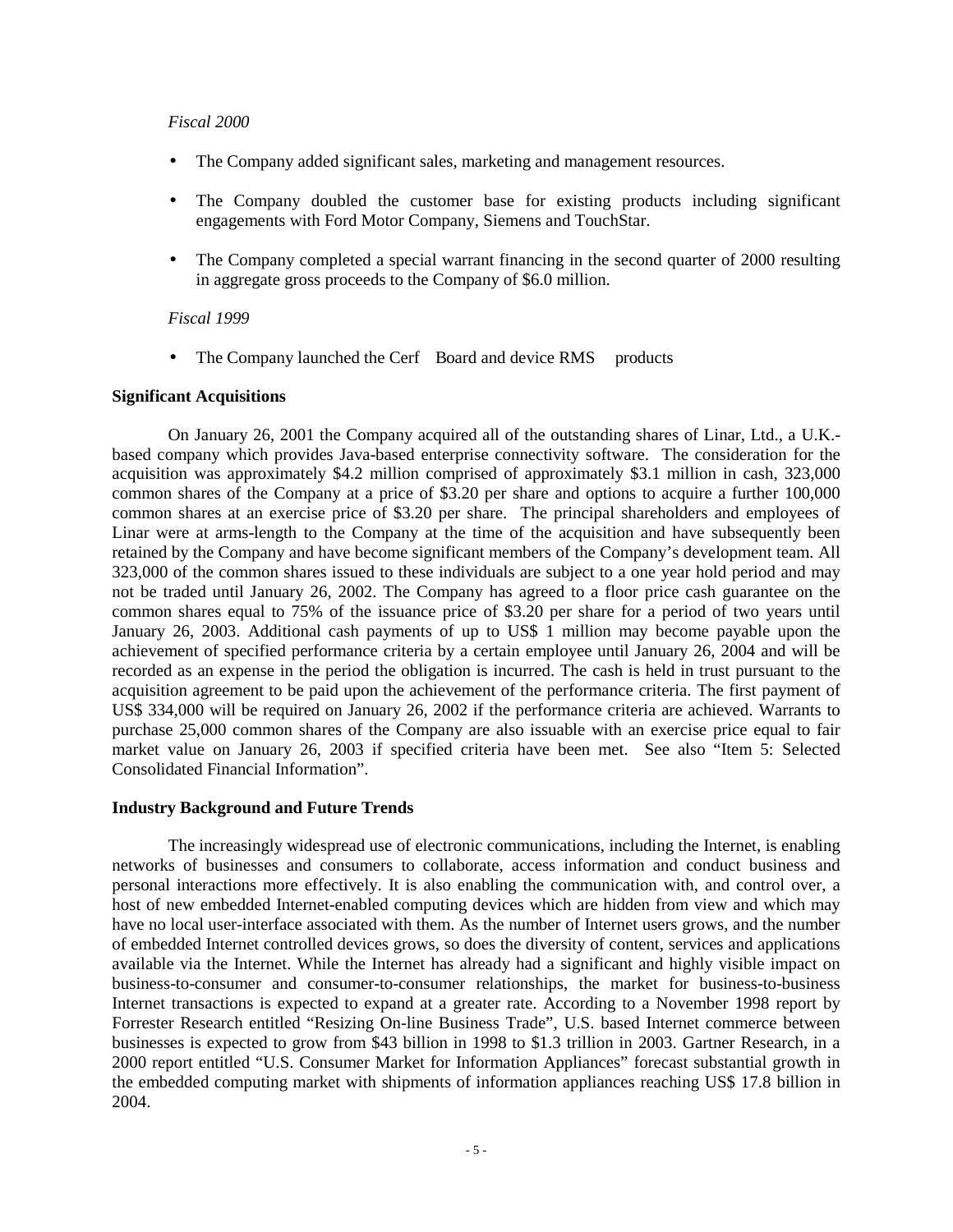As more businesses and consumers access the Internet, and more embedded devices are connected to, and controlled remotely over the Internet, new ways of conducting business electronically are emerging. Examples of new applications that are leveraging this ability to communicate electronically include:

- businesses that use mobile (in vehicle) or portable (hand-held) computing devices to permit access to server-based network applications and the Internet from remote sites as well as centralized access to and control over the remote client devices themselves;
- retail businesses that use handheld point-of-sale terminals to provide real-time inventory tracking, automate their procurement processes and publish information instantly to both internal and external users via the Internet;
- industrial and building automation based businesses that require real-time control over buildings and control systems, real-time devices for enterprise communications, automation of procurement processes and publishing of information instantly to both internal and external users via the Internet;
- healthcare professionals who use mobile computing devices to record and access patient information that can then be shared via the Internet among a broader group of professionals responsible for providing medical care; and
- consumers who use Internet-enabled television set-top boxes, cellular phones, gaming systems and other devices to access Internetcontent, communicate and conduct transactions online.

The increasing need for connectivity among both business and consumer users is driving demand for easy-to-use, cost-effective and customizable methods of electronic communication. Although the PC has been the traditional means of electronically connecting suppliers, partners and customers, a new class of computing devices has emerged. These include Internet-enabled computing device, "set-top boxes," handheld and palm-size PCs, gaming systems, handheld industrial data collectors, and consumer "Internet appliances" such as kiosk terminals and vehicle navigational devices. As well, embedded controllers in such locations as building security, heating and ventilation systems, factories and hospitals are increasingly required to be connected to corporate computing networks via the Internet rather than proprietary networks.

These computing devices are particularly attractive to business and consumer users because they are often less expensive than traditional computers; have adaptable configurations, including size, weight and shape; and are able to support a variety of customized applications and user interfaces that can be designed for particular tasks. In addition, these devices are typically compatible with existing business information systems.

Internet-enabled computing devices can be used for a number of purposes, from consumer information to industrial automation, and can be designed for a range of unique applications. As a result, the computing device industry is characterized by a wide variety of hardware configurations, and end-user applications, each often designed for a specific market. To accommodate these diverse characteristics in a cost-effective manner, semiconductor vendors and original equipment manufacturers require an operating system that can be integrated with a number of different computing devices and support an expanding range of industry-specific content and applications.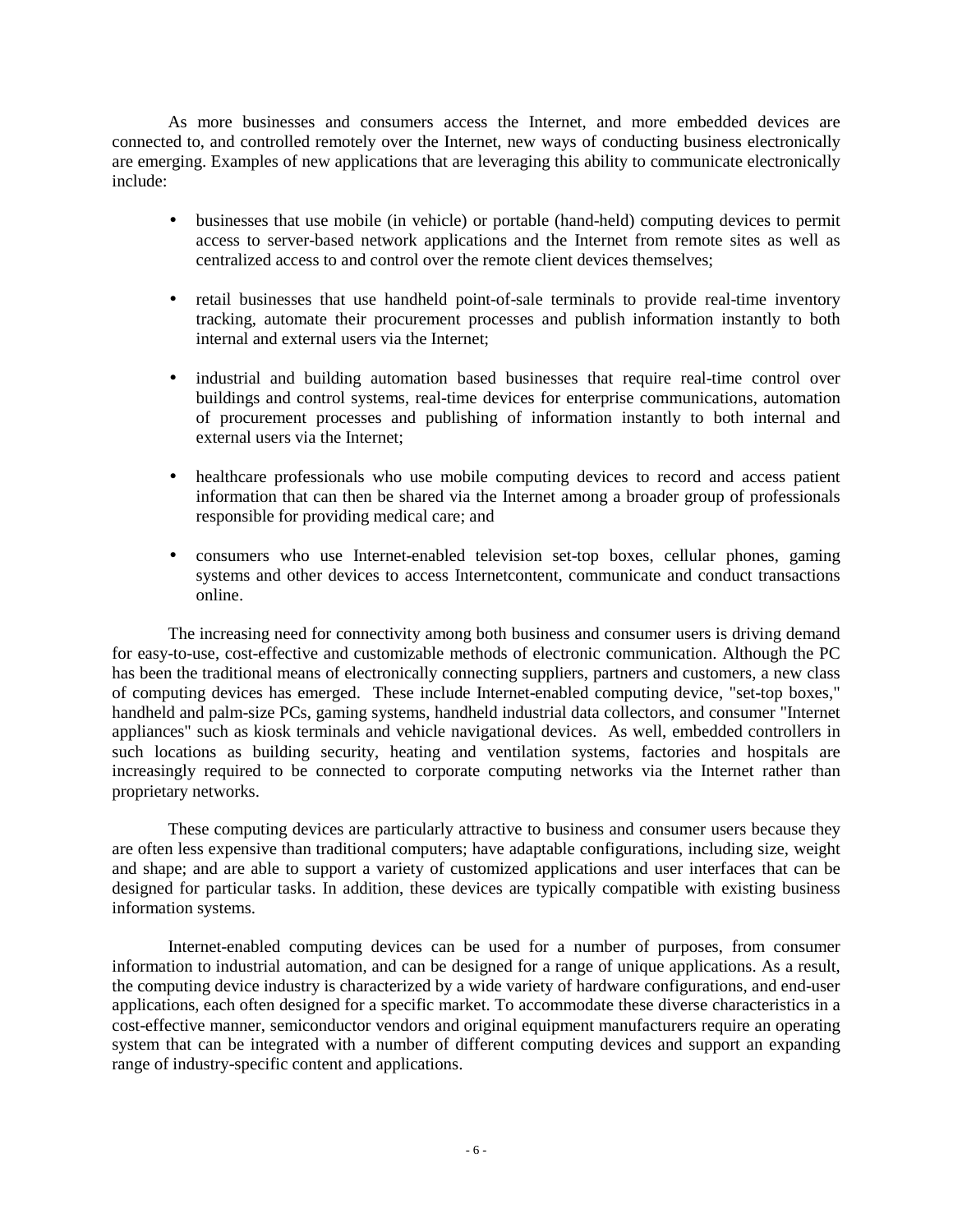## **ITEM 4: NARRATIVE DESCRIPTION OF THE BUSINESS**

#### **The Company's Products and Services**

#### *Reference Design Products*

The Company currently markets a family of Internet-enabled device hardware reference designs, which are small computers that run standard operating systems, including Windows CE and Linux, and the Company's other software products. These reference designs are initially provided to original equipment manufacturers in "toolkit" form or small initial proto-type orders, with volume run-time licensing being generated once a product developed using a reference design is commercialized. The Company is currently working with leading chip manufacturers such as Intel Corporation and Hitachi America, Ltd. to prepare and customize these designs, which include:

- *CerfBoard SA1110*, a customizable Internet-enabled reference platform based on the 32-bit Intel Corporation, StrongARM RISC processor, with various memory configurations and several open standard data connectivity built-in ports including Ethernet, USB, Compact Flash, serial, and GPIO. The platform optionally supports a colour touch screen liquid crystal display and was released generally for Windows CE in November 1999 and for Linux in November 2000;
- *CerfBoard SH3 7708*, a lower cost implementation than CerfBoard SA1110 based on a 32-bit Hitachi America, Ltd. SuperH RISC SH3 mircroprocessor. This version offers fewer peripherals and is best suited for lower cost, headless applications where basic Internet connectivity is sufficient, and was released generally for Windows CE in October 1998;
- *CerfPod,* a comprehensive developer's kit for designing in-vehicle computers, web tablets and point-of-sale devices which comes complete with a 7.5" display, off-the-shelf embedded tools and multiple configuration options;
- *CerfCube,* a high-performance, low-power gateway server for developing new internet devices or internet enabling existing equipment; and
- *CerfPDA,* a comprehensive all-in-one solution for hand-held applications with a variety of communication and networking options including 802.11 b, GPRS, CDPD, GPS, Bluetooth, and LAN OEM modules.

#### *Linking Technology Products*

The Company also currently markets a suite of commercialized connectivity and remote management based software products to original equipment manufacturers and software developers. These products are initially provided either in "toolkit" form or in downloadable software format from the Intrinsyc website. Volume run-time licensing is generated once a product developed using a toolkit or software download is commercialized:

• *deviceFT*<sup> $M$ </sup>, a set of operating system components designed to improve system reliability, which was released generally for Windows NT in February 1998 and Windows CE in September 1999;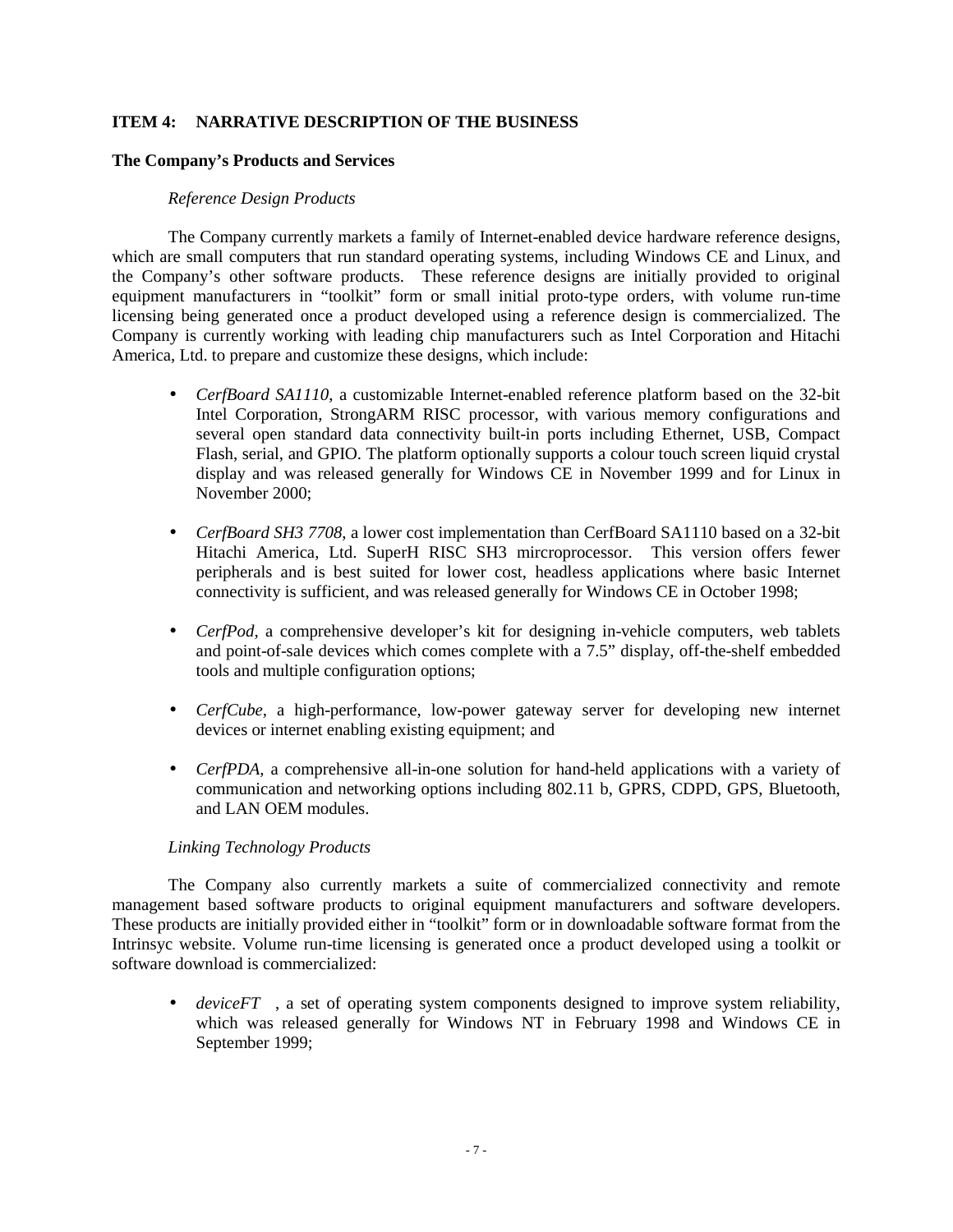- *deviceCOM*, COM-based protocol designed to improve communications efficiency and reliability of wireless and wireline, networks, which was initially released generally for Windows CE and Windows NT in November 1998;
- *deviceCOM for Linux*, Linux-based protocol designed to improve communications efficiency and reliability of wireless and wireline, networks, which was released in September 2000;
- *deviceOPC*<sup>™</sup>, a set of deviceCOM application level extensions tailored to the industrial automation and building automation markets for use in low-level "headless" embedded systems, which was released generally in August 1998;
- *J-Integra Suite*, a set of tools that enables software developers to create bi-directional bridging solutions between Java and COM (Microsoft's Component Object Model) components including J-Integra Servlet-Com Bridge, J-Integra VB-EJB Bridge, J-Integra ASP-Java Bridge, J-Integra Java-Excel Bridge and J-Integra Java-Exchange bridge; and
- *Ja.Net*, a set of tools that supports Web Services and provides pure Java implementation for Microsoft's new distributed object infrastructure called .NET Remoting. Ja.Net aids software developers by creating bi-directional bridging solutions between .NET and Java.

## *Remote Management Solutions*

The Company also markets remote management solutions that allow customers to remotely manage networks of devices and appliances. These solutions are comprised of web server technologies, web browser interfaces and various network communications infrastructure technologies and are specifically available as:

- *deviceRMS* WebSuite<sup>TM</sup>, allows a company to remotely manage any Windows CE/2000/NT/ME/98/95 system over the internet using a standard web browser;
- *deviceRMS Multi-Node*<sup> $TM$ </sup>, based on a unified and open management framework, allows a customer to manage their entire network of devices from a single location free from proprietary communication protocols and technologies; and
- *Embedded Web Services*<sup>TM</sup>, a product complementary to Microsoft's .NET Compact Framework that includes several standard software components, web services and applications services that combine to deliver remote configuration, application management and operating system updates to virtually any Internet enabled device.

## *Consulting Services and Support*

The principal engineering services provided by the Company are as follows:

- Conducting feasibility studies, requirements analyses and architecture designs;
- Developing detailed product specifications in conjunction with the original equipment manufacturer's product development team;
- Providing detailed technical training and support programs for the original equipment manufacturer's staff;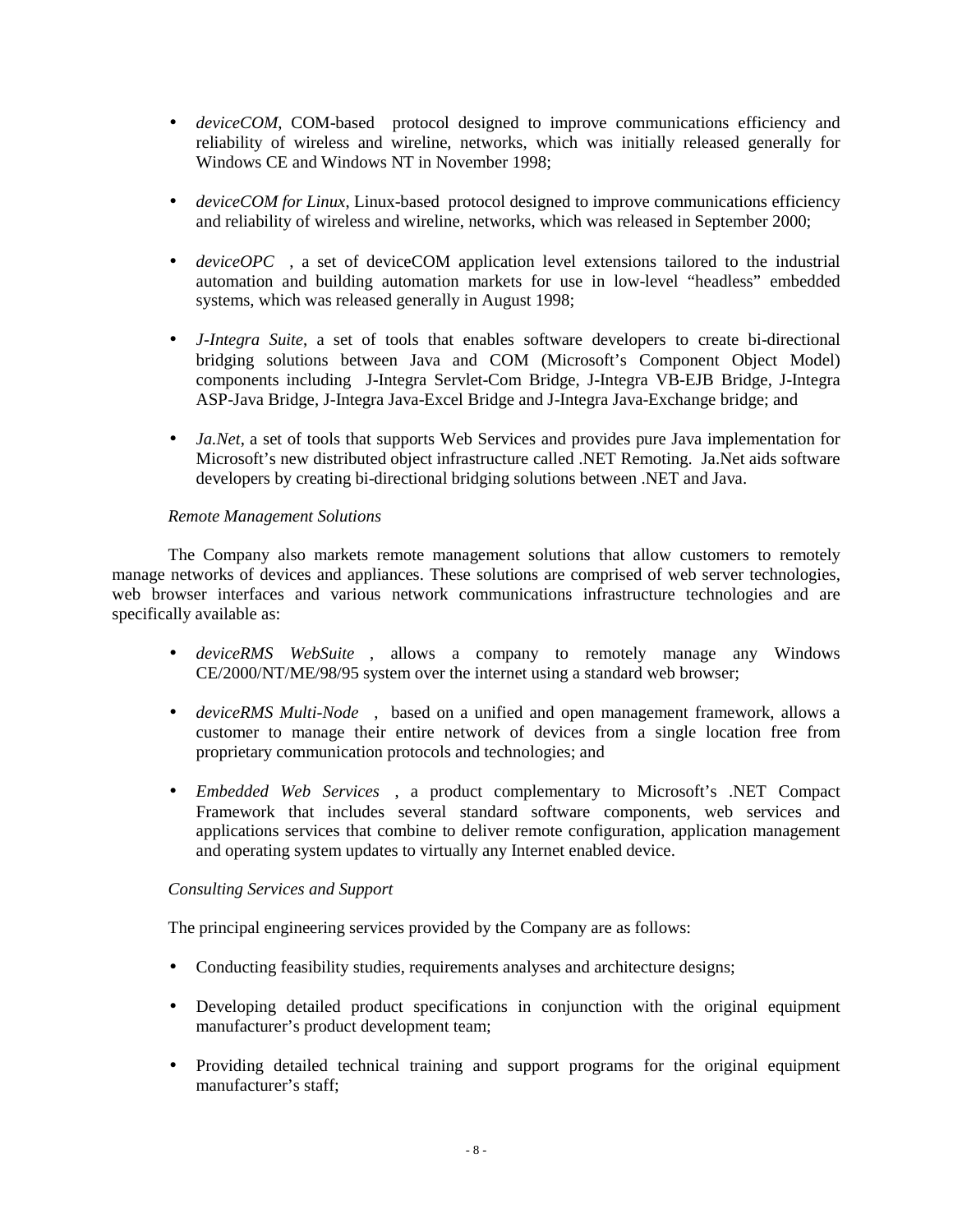- Developing customized software to allow the original equipment manufacturer's selected hardware (CerfBoard or 3<sup>rd</sup> party) to run their selected operating system (e.g. Windows CE, Linux);
- Customizing the Company's products for in-house use by original equipment manufacturers;
- Developing customized hardware design and production of prototypes;
- Integrating off-the-shelf components; and
- Providing technical support and service to existing customers as well as software maintenance and upgrades based on annual service contracts.

The Company provides these services only if it involves the licensing of existing Company technologies, or if it presents an opportunity to sell into a new strategic account or to develop new licensable technology modules. The Company's services are provided on a time and materials basis.

#### **Strategic Relationships**

#### *Operating System Vendors*

The Company has, since early 1997, worked with Microsoft Corporation in the promotion and enhancement of Microsoft Corporation's various embedded Windows operating system initiatives along with the Company's product and service offerings. This includes cooperative participation in advertising campaigns, tradeshows, promotional and educational road shows, web site links, and related activities. Microsoft Corporation currently maintains a number of active web site links to the Company's web site in addition to having references to the Company and its products and services in various marketing and technical support materials that Microsoft Corporation provides to the software development community. In 2001 Intrinsyc was elevated to Gold status in the Windows Embedded Partner Program (WEP) providing new and ongoing product development opportunities and expanded sales channels. The Company considers its relationship with Microsoft Corporation to be important and will endeavor to maintain this relationship.

In 2001, Intrinsyc became a Sun Microsystems Forte<sup>TM</sup> for Java<sup>TM</sup> program partner. Forte is Sun's Microsystems' integrated development environment for the Java developer community. As a program partner, Intrinsyc's Java solutions are marketed on the Sun Microsystems Forte<sup>TM</sup> for Java<sup>TM</sup> Portal and will seamlessly plug into the Forte development environment, effectively reaching a market of more than 3 million Java developers. The Company considers its relationship with Sun Microsystems to be important and will endeavor to maintain this relationship.

In August, 2000, the Company entered into alliance agreements with Lineo, Inc. ("Lineo') and with MontaVista Software Inc. ("MontaVista"), both of which are Linux operating system and tool vendors for the embedded software industry. Under the terms of these agreements, each of the Company, Lineo and MontaVista will support each other's products. For the Company, this represents channel opportunities for its CerfBoard designs as well as further Linux-based software technologies into the telecommunications market, where Lineo and MontaVista are strong.

#### *Semiconductor Manufacturers*

The Company has worked with Hitachi America, Ltd. since early 1998, Intel Corporation since mid 1997, and Motorola, Inc. since late 1998 in the promotion and enhancement of their respective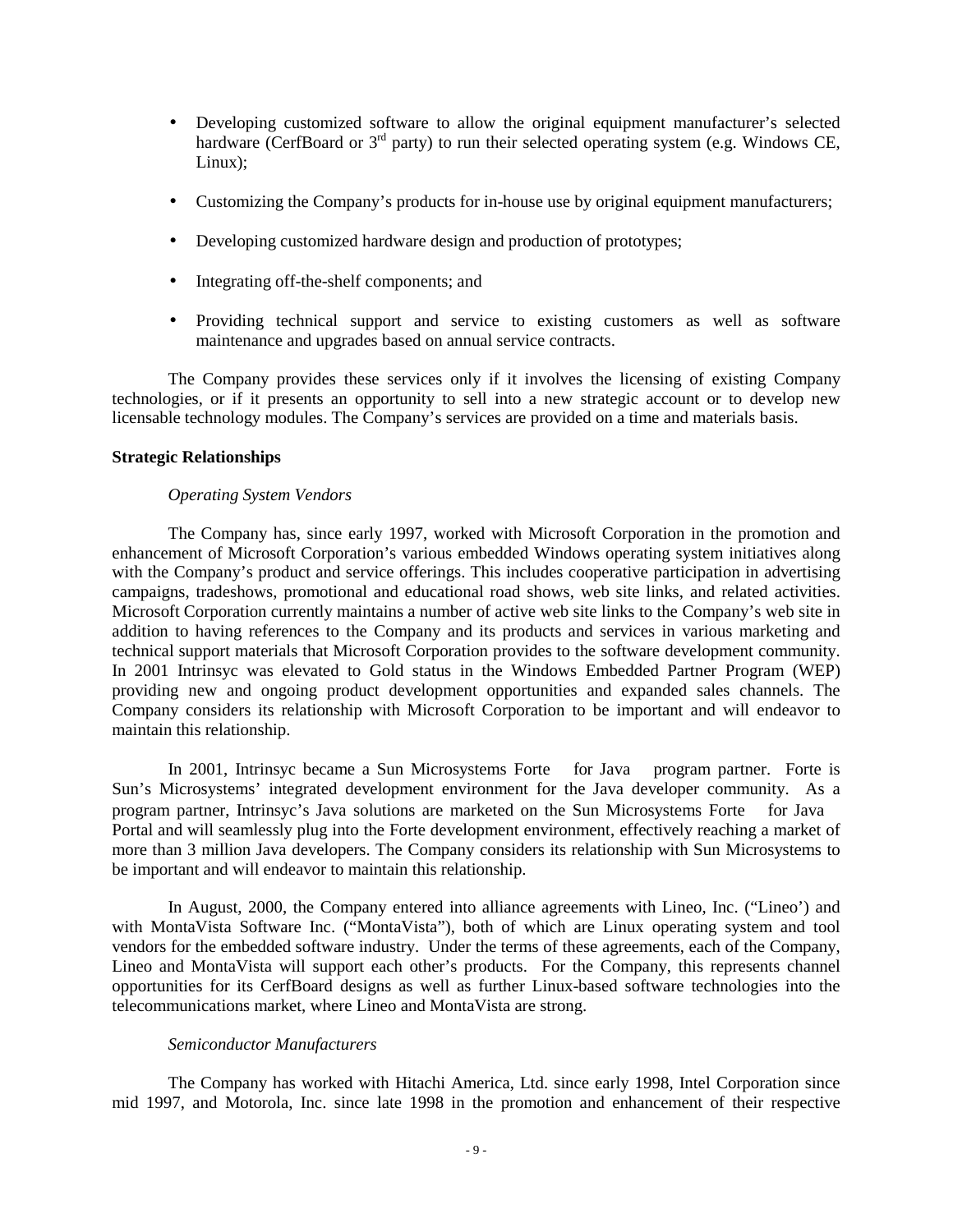embedded processor lines. The Company has also worked closely with Intel Corporation and Hitachi America, Ltd. in the development of the Company's CerfBoard reference platforms and with Motorola, Inc. in conjunction with Motorola's embedded processor platform partner, Embedded Planet, LLC. This includes cooperative participation in advertising campaigns, trade shows, promotional and educational road shows, web site links, and related activities with each of these companies. Intel Corporation, Motorola, Inc., Hitachi America, Ltd. and Embedded Planet, LLC and others currently maintain active web site links to the Company's web site in addition to having references to the Company and its products and services in various marketing and technical support materials that they provide to the software and hardware development community.

During 2001, Intrinsyc was accepted into Intel's Personal Internet Client Architecture Developer network. Membership gives Intrinsyc enhanced access to a broad range of new Intel ship technologies and development resources.

The Company considers its relationship with each of these companies to be important and will endeavor to maintain them.

#### *Systems Integrators*

The Company currently maintains a strategic relationship with BSQUARE Corporation of Bellevue, WA, for the purposes of marketing the Company's software products into specific markets. Additionally, the Company markets BSQAURE's line of Xpress Kits along with its CerfBoard product lines. The Company considers the development of similar distribution and systems integrator relationships to be important and will endeavor to maintain and build these new relationships.

#### *Distributors and OEM Customers*

During 2001 Intrinsyc enhanced its long-standing relationship with Siemens when the Company was chosen by Siemens to serve as the official North American certification body for the Siemens SIMATIC Open Platform Program. Also in 2001 Intrinsyc formalized a distribution agreement with Pioneer Standard Electronics whereby Intrinsyc will provide integration services, software and hardware solutions that advance Pioneer customers' development of Internet devices and information appliances based on Intel's StrongARM 1110 microprocessor.

#### **Marketing and Sales Strategy**

The Company markets its products and solutions through its direct sales force and web site as well as indirect channels such as alliances, component manufacturers, system integrators and regional distributors. The Company's solutions and products are vertical in nature in that the solutions created and sold tend to be specific to a given market. The principal vertical markets that the Company currently has identified as strategic for growth are: industrial and building automation; security and surveillance; OEM products; telecom/datacom; financial institutions; software developers and application service providers; medical devices and consumer electronics.

To support its sales efforts the Company markets its solutions through an active set of marketing programs including attendance at industry events, trade shows, alliance developer forums, distributor referral programs, a web presence, direct mail, seminars, public relations and ongoing strategic relationships with key system integrators and original equipment manufacturers.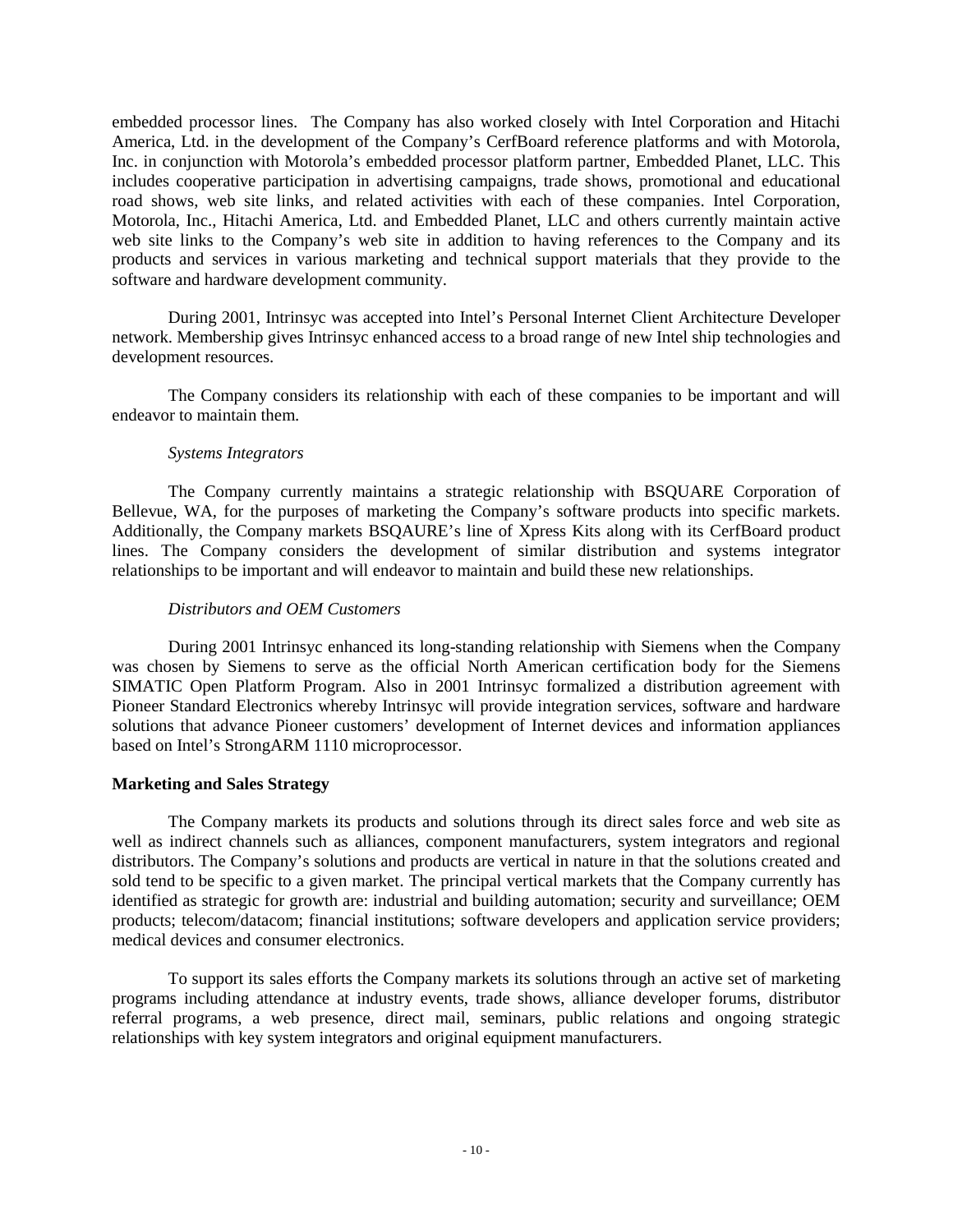#### *Events*

The Company participates and exhibits at several key industry conferences throughout the year. These include events, such as the Embedded System Conference, Intel Developer Forums, Microsoft DevCon and JavaOne, where embedded solutions and networking products are shown to prospective original equipment manufacturers and software/product developers from a wide range of industries. Events such as National Manufacturing Week and ISA Expo highlight the specialized nature of some of the Company's products to the industrial and building automation markets. The Company also attends other conferences in wireless telecommunications and in-vehicle computing.

#### *Media and Web Presence*

The Company advertises in selected trade press, with a focus on cooperative marketing programs with Microsoft Corporation, Intel and other strategic partners. Ad placements are aligned with editorial calendar contents that best match the Company's solutions.

The Company maintains an active media contact list and disseminates all relevant news to key industry analysts and technical editors. The Company actively plans press interviews to maximize coverage at all trade show events.

The Company targets its web presence through several new portal service providers that offer vendor and solutions information to specific vertical market customers. For example, one such portal provider is VerticalNET, Inc., with vertical user communities in several of the Company's business segments. The Company can expand its solutions visibility through VerticalNET, Inc. and other similar providers.

The Company has also engaged a search engine placement company to assist in the ranking and placement of Intrinsyc and its technologies in key search engines.

#### *Sales*

The Company sales strategy includes a mix of direct and indirect channels. The Company has a direct sales team today consisting of business development managers responsible for large original equipment manufacturer accounts. The direct sales team also responds to sales leads from several sources, including the Company's web site, trade shows and telephone inquiries. The Company has remote sales offices in Los Angeles, Indianapolis, Atlanta, Dallas, Boston, Cleveland, London (UK) and Zurich (Switzerland).

The Company's direct sales force employs a consultative sales process, working closely with customers and the Company's engineering services team and highly qualified field application engineers, to understand and define customer requirements and specifications and develop the optimum solution. These solutions are typically strategic for the customer involving new technologies or product development and marketing efforts are generally directed to the senior management of a prospective customer. The Company's strategy is to form long-term relationships and supply agreements with its customers and generate licensing revenue from ongoing usage of products and solutions developed based on the initial services engagement.

With respect to indirect sales channels, the Company's major objective has been to establish several points of presence in its vertical markets, both in North America and abroad. To this end, the Company has established channel relationships with value-added resellers (i.e. companies that can provide system integration services to their original equipment manufacturer customers such as Asahi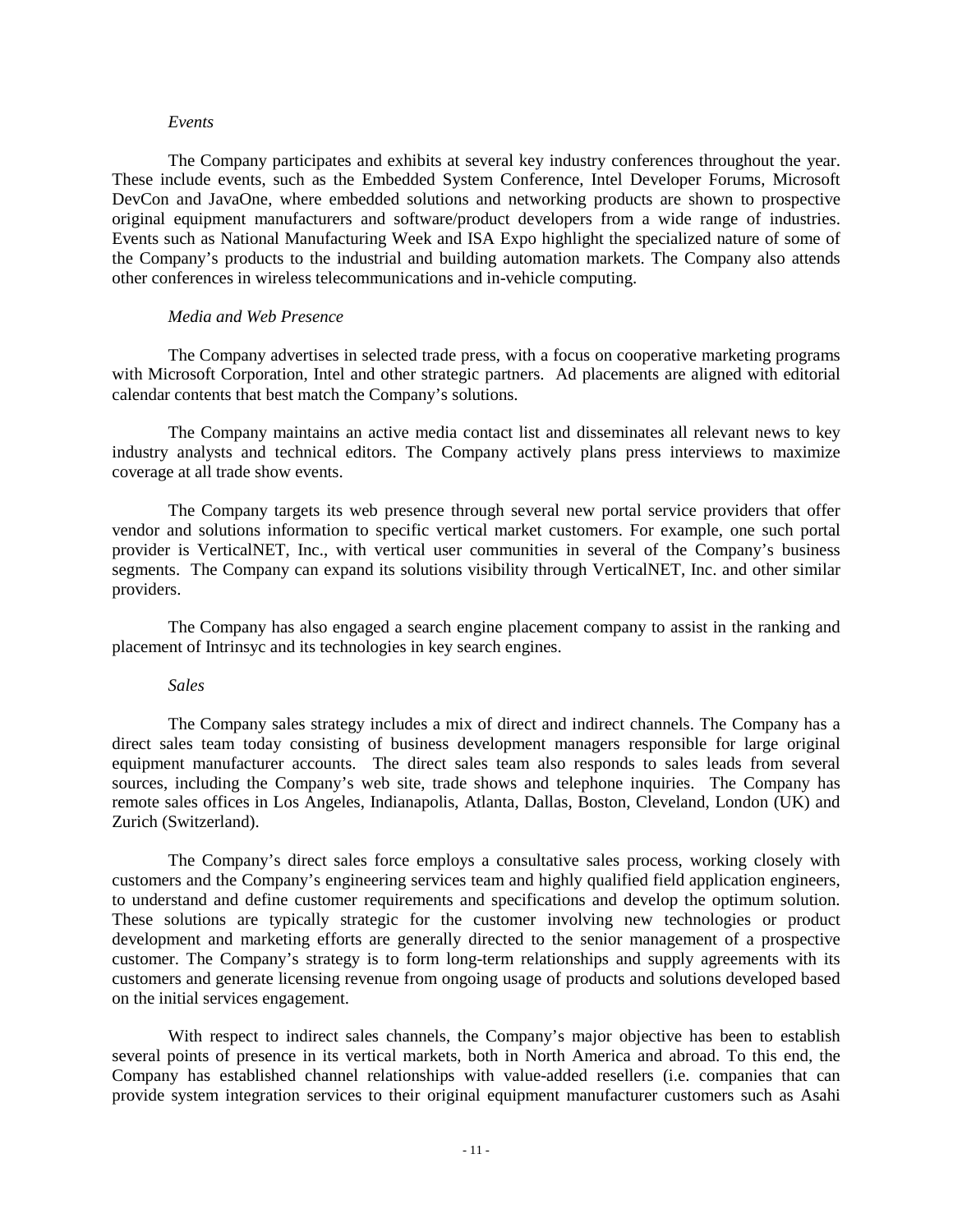Techneion), platform companies (silicon vendors and single board computer vendors such as Intel Corporation, Hitachi America, Ltd., Motorola, Inc., Advantech Co., Ltd.,), major distributors of existing Microsoft Corporation products and silicon products (such as Pioneer Standard Electronics, Inc. and Avnet Inc.) and key software developers and application service providers with specific market expertise or geographical area of operation (such as BEA Systems Inc. or Rational Corp.).

The Company also works closely with technology partners to identify specific client opportunities and requirements. It is intended that these alliances will result in the Company's introduction to new accounts, increased ability to service new accounts and reduced sales cycle length. Joint marketing activities conducted with these partners allow the Company to use the reputation of these partners as leverage to increase market coverage and acceptance of the Company's services and solutions. These activities include jointly conducted seminars, trade shows and conferences.

To date the Company's revenues have been derived primarily from the United States and Europe. The Company intends to continue to expand its direct sales force and its web presence but intends to focus significant resources on growing indirect channels and regional distribution channels in Asia and Europe.

#### **Research and Development Activities**

The Company's research and development team performs two primary functions: (i) the support and enhancement of the Company's existing products; and (ii) the development of new products. Research and development activities are undertaken by both employees and subcontractors.

Current significant development activities are as follows:

- Development of *deviceRMS Multi-Node for Windows, UNIX and Java*, a customizable remote management solution based on standard Internet protocols including UPnP, UDDI, SOAP and XML, that provides for automatic detection, provisioning and configuration of devices on a network from centrally-maintained device profiles. This includes the installation or upgrading of new operating systems, applications, content, and configuration data.
- Development of *deviceCOM* and *deviceOPC for UNIX and Microsoft CE .NET*, an implementation of the Company's core communication infrastructure technologies.
- Wireless extensions of existing Intel StrongARM SA-1110 reference platforms.
- Continued integration and development of latest Operating System technologies, including Microsoft Windows CE .NET and Linux.
- Development of next generation Intel XScale-based reference platforms, extending the Company's existing CerfBoard range of products.
- Delivery of a Java to Microsoft .NET bridging solution (Ja.NET) that will allow for future Microsoft and Java enterprise computing compatibility.
- Continue to package J-Integra for new implementations and continued customization for large OEN and ISV opportunities.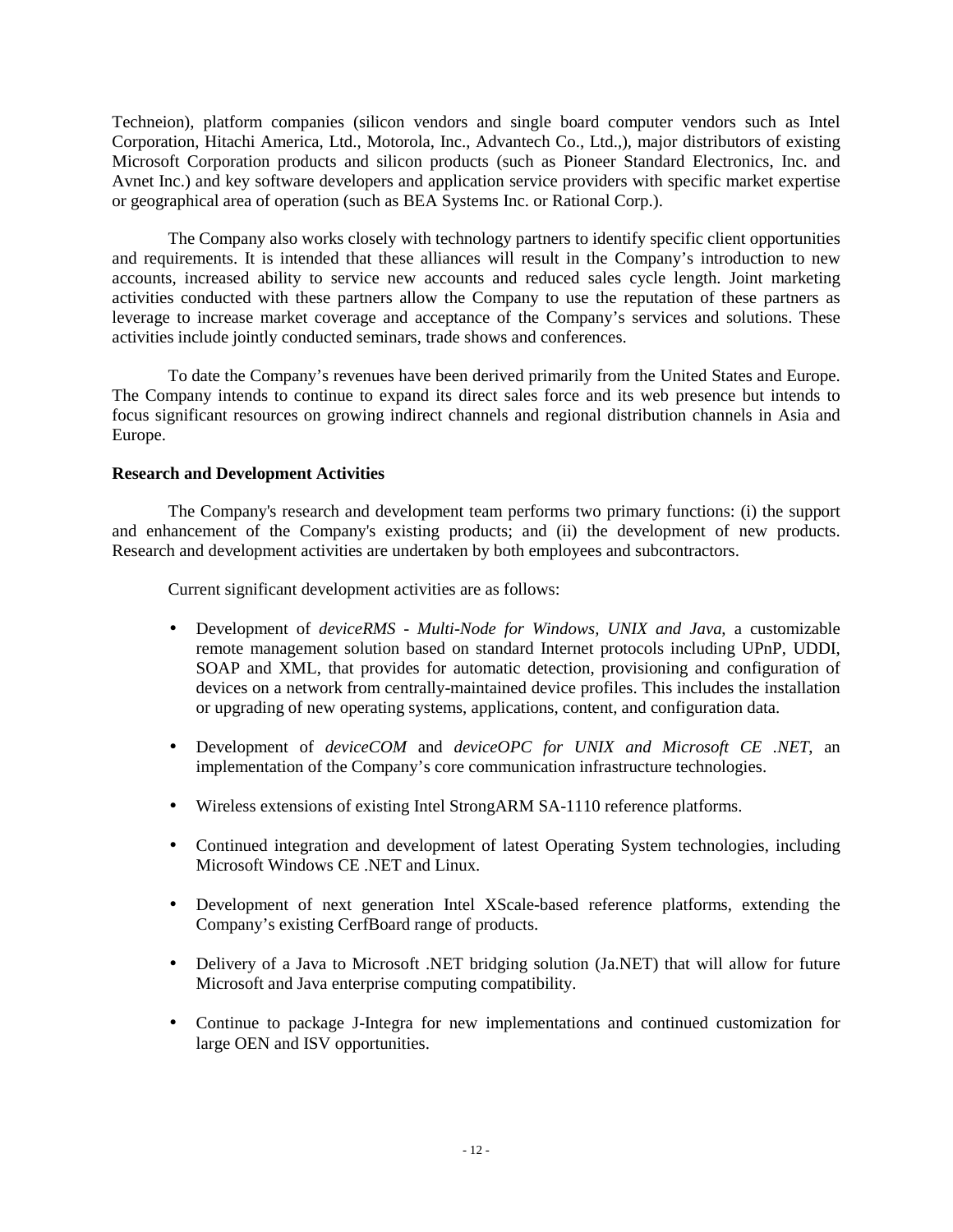#### **Customers**

Intrinsyc focuses on providing embedded to enterprise solutions and products to a wide variety of customers through direct and indirect distribution channels. There is no typical customer purchase in that an individual sale may consist of a single reference design or development kit of nominal value through to a full scale engineering services agreement followed by a run-time license fee. The Company currently has over 1000 distinct customers with a historical range of contract values from USD\$500 to USD\$1,600,000. In fiscal 2001 BEA Systems Inc. accounted for approximately 15% of the Company's revenues. No other customer accounted for more than 10% of fiscal 2001 revenue.

Intrinsyc's historical and current customers include some of its alliance partners. Some of the Company's key customers based on revenue or strategic importance to the Company include: BEA Systems Inc., Microsoft Corporation, Rational Software, Siemens, GE, Ford Motor Company, Sun Microsystems, Pioneer-Standard Electronics, Symbol Technologies and Panasonic.

#### **Competition**

The markets in which the Company participates are competitive and the Company expects competition to intensify in the future. The Company's current and potential future competitors may include:

- companies that network-enable devices, such as Echelon Corporation and Lantronix Corporation;
- companies with significant networking experience and research and development resources, including 3Com Corporation, Cisco Systems, Inc., Hewlett-Packard Company, International Business Machines Corporation, Lucent Technologies and Nortel Networks Corporation; and
- companies with in-house capabilities to network-enable their products.

Many of the Company's current and potential competitors, alone or together with their trade associations and partners, have significantly greater financial, technical, marketing, service and other resources, greater name recognition, broader product offerings, and longer operating histories.

The Company's industry involves rapidly changing technology, frequent new product introductions and evolving standards and protocols. To maintain or improve the Company's competitive position, it must continue to develop and introduce, on a timely and cost-effective basis, new products and services. The Company must also strengthen its relationships with original equipment manufacturers, value added resellers and system integrators.

The principal competitive factors that affect the market for the Company's products are:

- product quality, technological innovation, compatibility with standards and protocols, reliability, functionality, ease of use and compatibility;
- price of the Company's products; and
- potential customers' awareness and perception of the Company's products as well as device servers generally.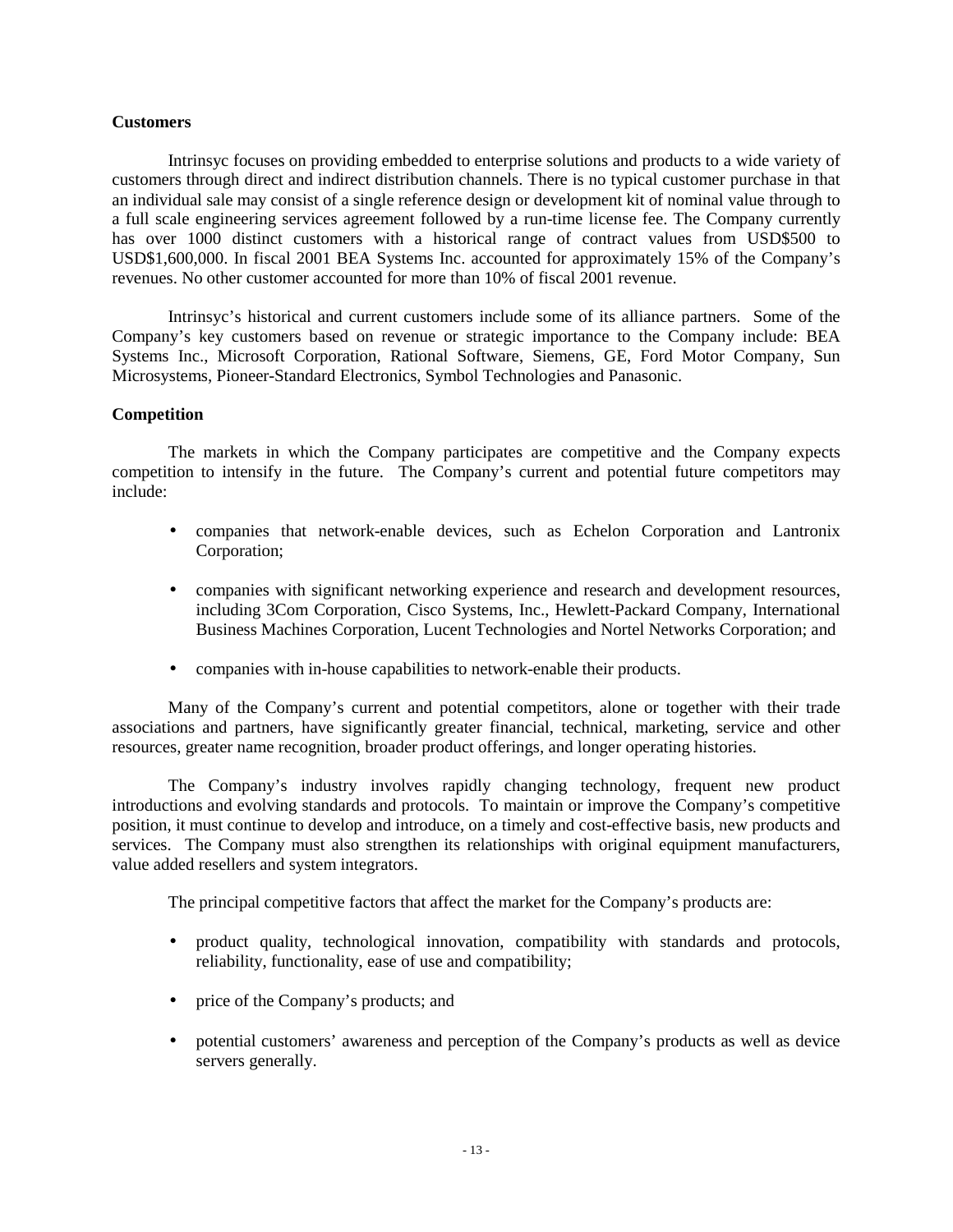The Company's products form an integrated framework of licensable software and hardware components. Individually, each of the products faces discrete competitive threats from more specialized vendors. The Company's competitive strength is derived mainly from its integrated ensemble of products, as it provides original equipment manufacturers with the benefit of being able to obtain from a single supplier a relatively complete products and services solution highly specific for its product development needs. The Company seeks to maintain its competitive strength through its continuous research and development programs as well as by capturing dominant customers with highly integrated solutions in specified vertical markets.

#### *Barriers to Entry*

The barriers to entry to compete with the Company span multiple fronts, ranging from hardware expertise, distributed computing system expertise, low-level programming expertise and complex engineering services expertise. While potential competititors may have similar products or levels of competence in individual areas, the Company's uniqueness lies in its ability to span a range of technologies, products and services to deliver complete Internet-ready computing device solutions. The technical barriers to entry are moderate for the Company's CerfBoard and deviceWEB™ product lines but quite high on the J-Integra suite, deviceCOM, deviceOPC, deviceFT and deviceRMS product lines due to the complex nature of technologies.

## **Business Objectives and Strategies**

The Company's objective is to establish itself as a world leader in the development of technologies and solutions that allow customers to create, link and manage networks of embedded servers, computers and devices. The Company's vision is one where millions of devices are smart and connected, and the information transfer between and device and the enterprise is seamless and part of everyday operations. The Company intends to accomplish its objective by assisting its customers and partners to develop new products by using Intrinsyc's licensable technologies and its technical support and design services.

The Company's strategy incorporates the following principal elements:

- *Leverage Third-Party Relationships.* The Company expects strong competition to emerge as the market for embedded software and services grows, much of it from companies that are more established, benefit from greater market recognition and have substantially greater technical, financial and marketing resources than the Company. In an effort to protect itself from such competition, the Company intends to enhance its relationships with its current hardware and software customers and suppliers and focus on securing long term supply relationships with the dominant customer in targeted vertical market segments.
- *Continue to Expand Through Alliances and Acquisitions.* The market for the Company's products and services is predominantly non-Windows based. The Company plans to consider alliances with and acquisitions of other related or complementary businesses or assets, including non-Windows based technologies. Strategic acquisitions, alliances or asset purchases may enable the Company to broaden its product and service offerings as well as secure additional distribution channels and expand more rapidly.
- *Expansion of the Direct Sales Force.* Since December 31, 2000 the Company has hired 7 new direct sales personnel. As at December 31, 2001, the Company's sales and marketing team consisted of 11 direct sales personnel and 5 marketing personnel located in 8 regional offices. The Company believes that locating sales personnel near to customers and providing them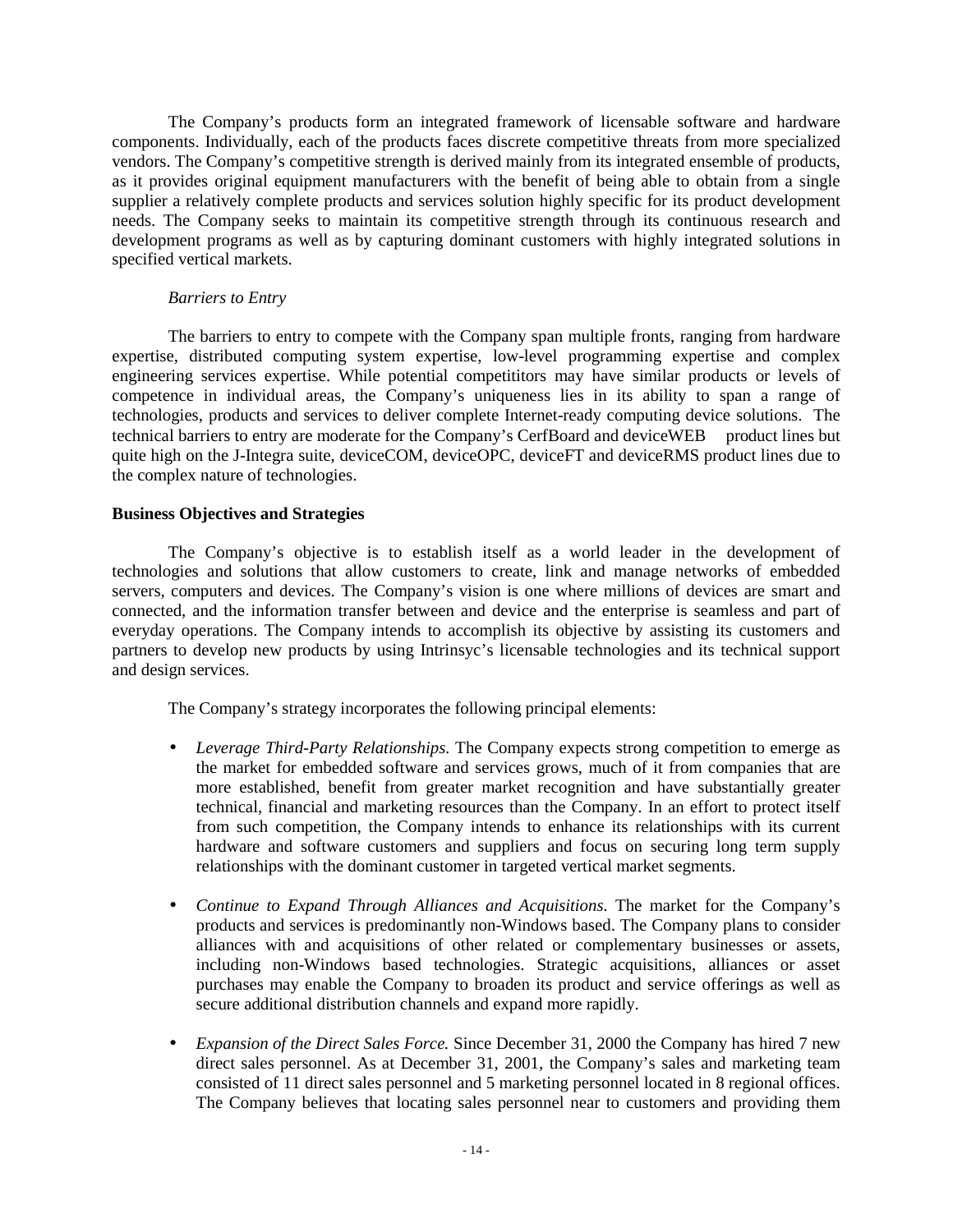with the appropriate training and marketing resources will substantially improve the quality and size of the sales force.

• *Invest in Ongoing Development of Market Leading Technologies.* The Company plans to continue the development of market leading technologies and products in Reference Designs, Linking Technologies and Remote Management Applications to ensure it continues to deliver viable commercial solutions to its customers.

## **Intellectual Property**

The Company relies upon copyright, trademark and patent laws to protect its proprietary rights in its software and hardware products. The Company has applied for registration in Canada and the United States of the trademark "Intrinsyc". The United States application for this trademark is being held in abeyance pending filing of the required certified copy of the Canadian Certificate of registration. While the Company's competitive position may be affected by its ability to protect its proprietary information, the Company believes that because of the rapid pace of technical change in the industry, factors such as the technical expertise, knowledge and innovative skill of the Company's management and technical personnel and its ability to rapidly develop, produce, enhance and market its software and hardware products may be more significant than formal intellectual property protection measures in maintaining the Company's competitive position. Nonetheless the Company has invested in ongoing patent and trademark protection and continues to review opportunities to file intellectual property protection on an ongoing basis.

The Company attempts to protect its proprietary rights by requiring each employee, prior to commencing employment with the Company to enter into an agreement with the Company which provides, among other things, that during employment and for a period not less than one year subsequent to the termination of employment, the employee is prohibited from competing with the Company, and is prohibited from disclosing confidential information to third parties for an indefinite period. These agreements also provide that the employee shall assign to the Company all intellectual property rights in any work undertaken by the employee. See "Risk Factors".

The Company currently has five patent applications under consideration with either the US Patent and Trademark Office or the Canadian Patent and Trademark Office.

Despite precautions taken by the Company, it may be possible for unauthorized third parties to copy aspects of the Company's hardware and software solutions or to obtain and use information that the Company regards as proprietary. There can be no assurance that the Company's competitors will not independently develop similar or superior solutions.

#### **Human Resources, Premises and Production**

As at December 31, 2001, the Company employed 86 full-time personnel and had 2 contractors. Of these, 57 were engaged in research, development and customer support activities, 16 in sales and marketing and 13 in finance and administration.

The Company has offices in Vancouver, Los Angeles, Indianapolis, Boston, Atlanta, Dallas, Cleveland, London and Zurich. All of the Company's existing office space is a leasehold arrangement. The Company's total annual lease payments for office space is approximately \$700,000. The Company's principal business office is located in Vancouver, British Columbia.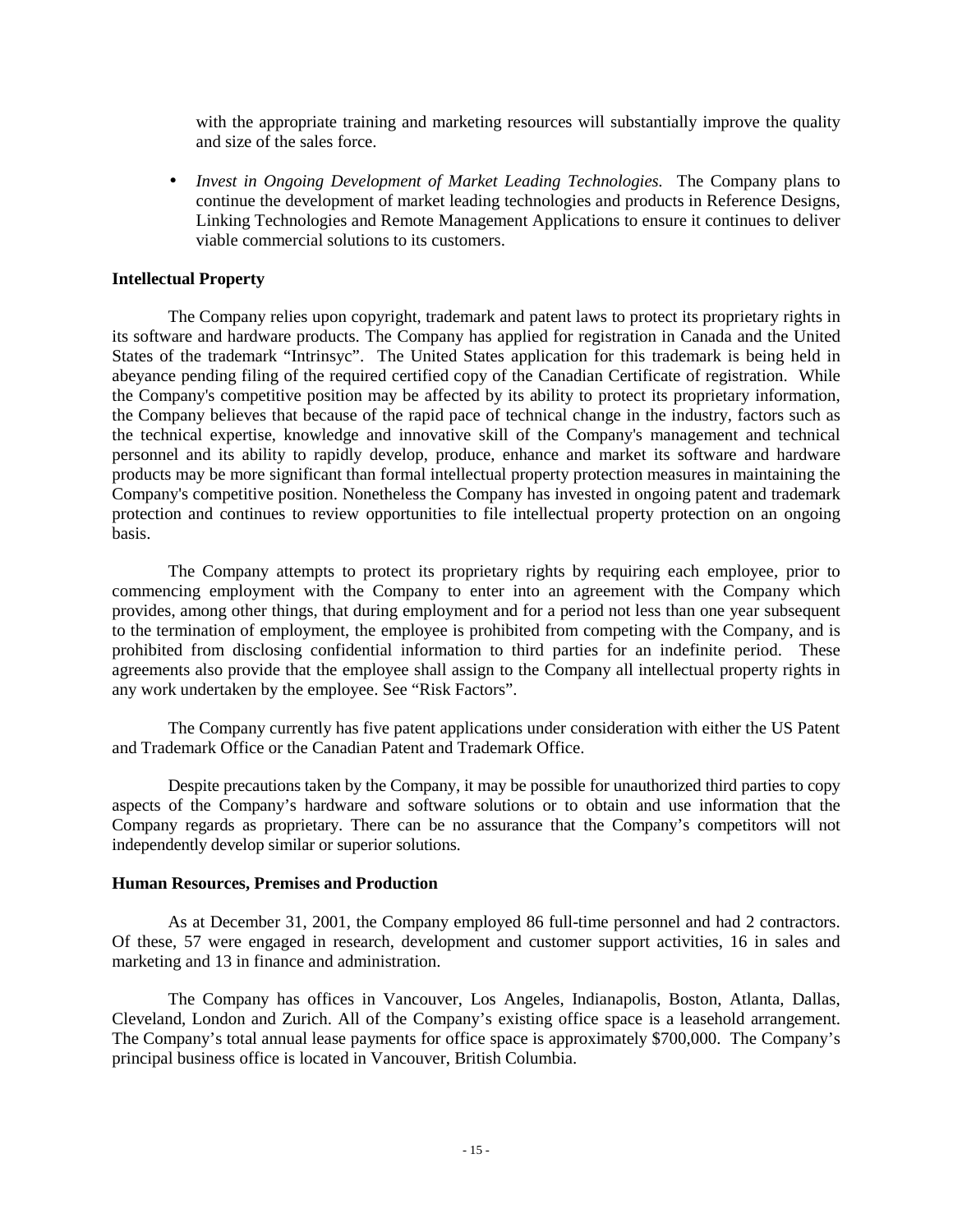The Company relies on third party manufacturers for the production of its hardware products but is not restricted to a single source vendor for any of its manufacturing requirements.

## **Risk Factors**

Due to the Company's stage of development, investment in securities of the Company may be regarded as speculative. In addition, the following factors should be considered by potential investors.

## *Limited Operating History*

The Company has a limited operating history, and there can be no assurance that the Company's revenue will continue to grow. As at August 31, 2001, the Company had an accumulated deficit of \$16.2 million. The Company's prospects must be considered in the context of its stage of development, the risks and uncertainties it faces and the inability of the Company to accurately predict its operating results and the results of product development and sales and marketing initiatives. There can be no assurance that implementation of the Company's strategies will result in the Company becoming profitable.

## *Dependence on Market Acceptance of Internet-enabled Computing Devices*

The market for Internet-enabled computing devices is emerging and the potential size of this market and the timing of its development are not known. As a result, the Company's profit potential is uncertain and the Company's revenue may not grow as fast as the Company anticipates, if at all. The Company is dependent upon the broad acceptance by businesses and consumers of a wide variety of Internet-enabled computing devices, which will depend on many factors, including:

- the development of content and applications for Internet-enabled computing devices;
- the willingness of large numbers of businesses and consumers to use devices such as handheld and palm-size PCs and handheld industrial data collectors to perform functions currently carried out manually or by traditional PCs, including inputing and sharing data, communicating among users and connecting to the Internet; and
- the evolution of industry standards that facilitate the distribution of content over the Internet to these devices via wired and wireless telecommunications systems, satellite or cable.

## *Product Development and Technological Change*

The market for the Company's products is characterized by rapidly changing technology, evolving industry standards and frequent new product introductions. To be successful, the Company will need to enhance existing products and to introduce new products and features in response to changing standards, customer requirements, and technological innovations by others. There can be no assurance that the Company will be successful in doing this in a timely manner or at all.

The software industry is characterized by a continuous flow of improved products which render existing products obsolete. There can be no assurance that products or technologies developed by others will not render the Company's products obsolete.

## *Lengthy Sales Cycle*

The typical sales cycle of the Company's integrated solutions is lengthy, generally between 6 to 24 months, unpredictable, and involves significant investment decisions by prospective customers, as well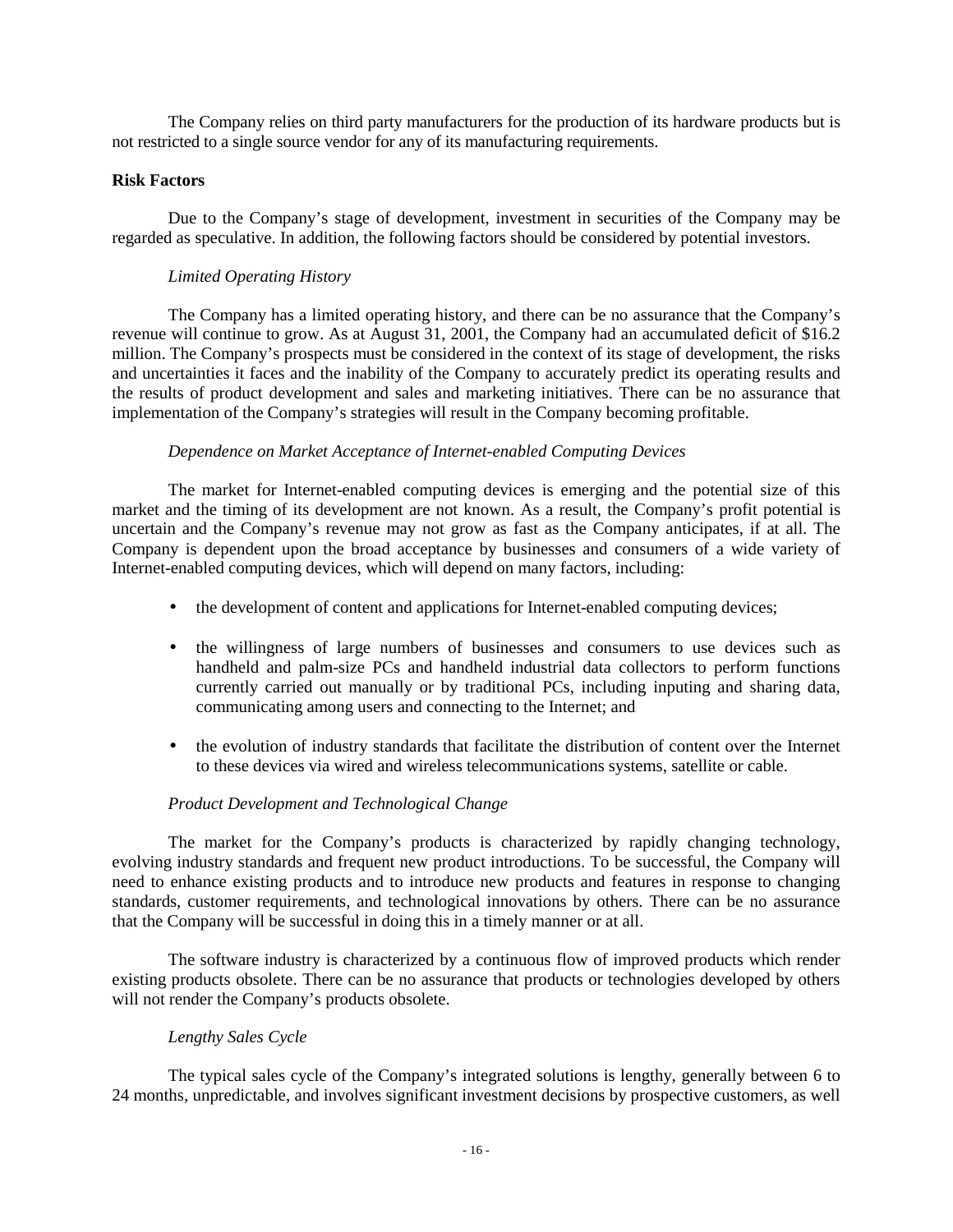as education of those customers regarding the use and the benefits of the Company's products and services. The purchase of the Company's products and services is often delayed while prospective customers conduct lengthy internal reviews and obtain capital expenditure approvals. Even after deciding to purchase the Company's products or services, the Company's customers tend, in some cases, to deploy the products slowly and deliberately depending on a variety of factors, including the skill level of the customer and the status of its own technology with which the Company's products are to integrate. As a result, the Company's quarterly financial results may vary significantly.

## *Microsoft May Become a Competitor*

As the developer of Windows CE, Microsoft Corporation could add features to its operating system that directly compete with the software products and services the Company provides. The ability of the Company's customers or potential customers to obtain software products and services directly from Microsoft Corporation that compete with the Company's software products and services could harm the Company's business.

## *Competition*

Because of intense market competition, the Company may not succeed. Most of the Company's competitors have longer operating histories, stronger brand names and significantly greater financial, technical, marketing and other resources than the Company. Competitors may also have existing relationships with many of the Company's prospective customers, and prospective original equipment manufacturer customers may be developing products for their own use that are comparable to the Company's products. In addition, the Company expects competition to persist and intensify in the future, which could adversely affect the Company's ability to increase sales. In the future, the Company may experience competition from Microsoft Corporation, if it incorporates into its products functionality similar to that provided by the Company's products.

## *Additional Financing*

The Company currently operates at a loss and uses cash to fund working capital. If adequate funds are not available when required or on acceptable terms, the Company may be required to delay, scale back or terminate its product development activities and sales and marketing efforts, and may be unable to continue operations. There can be no assurance that the Company will be able to obtain the additional financial resources required to compete in its markets on favorable commercial terms or at all. Any equity offering will result in dilution to the ownership interests of shareholders and may result in dilution of the value of such interests.

## *Third Party Manufacturing*

The Company depends on third party manufacturing facilities to manufacture many of its products, which reduces the Company's control over the manufacturing process and exposes the Company to a number of significant risks, including:

- reduced control over delivery schedules, quality assurance, manufacturing yields and production costs;
- lack of guaranteed production capacity or product supply; and
- reliance on third-party manufacturers to maintain competitive manufacturing technologies.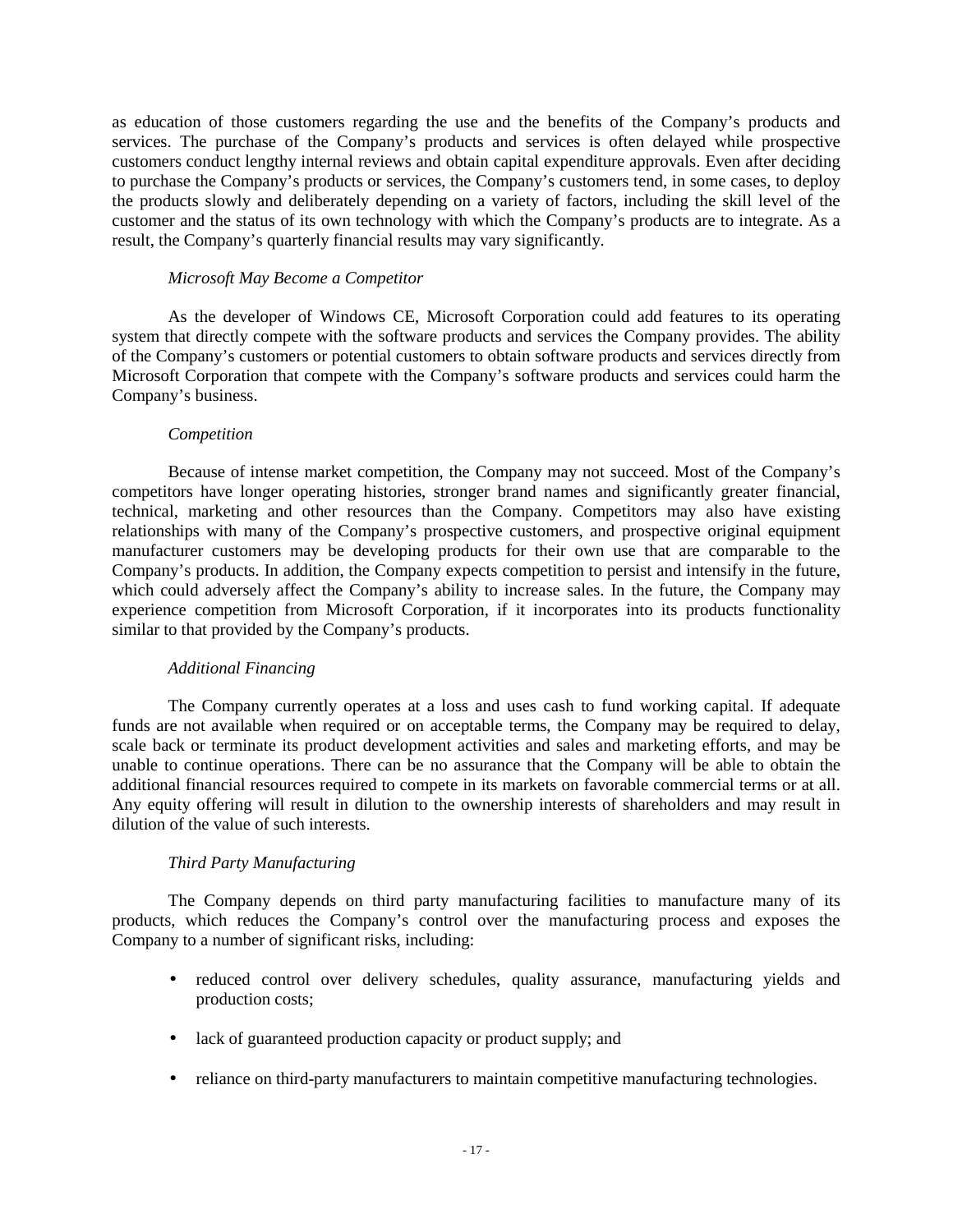The Company does not have supply agreements with its manufacturers and instead obtains manufacturing services on a purchase-order basis. The Company's manufacturers have no obligation to supply the Company with any specific product, in any specific quantity or at any specific price. If the Company's manufacturers were to become unable or unwilling to continue to manufacture its products in required volumes, at acceptable quality, yields and costs, or in a timely manner, the Company's business might be seriously harmed. As a result, the Company would have to attempt to identify and qualify substitute manufacturers for its current manufacturers, which could be time consuming and difficult, and might result in unforeseen manufacturing and operations problems.

#### *Component Suppliers*

Although the Company outsources its manufacturing, it is responsible for procuring raw materials for its products. The Company's products incorporate components or technologies that are only available from single or limited sources of supply. In particular, some of the Company's integrated circuits are available from a single source. In the past, certain integrated circuits used by the Company in its products have been phased out of production. When this happens, the Company attempts to purchase sufficient inventory to meet its needs until a substitute component can be incorporated into the Company's products. Nonetheless, the Company might be unable to purchase sufficient inventory to meet its demands, or the Company might incorrectly forecast its demands and purchase too many or too few components. Further, the Company's products use components that have in the past been subject to market shortages and substantial price fluctuations. From time to time, the Company has been unable to meet its orders because it was unable to purchase necessary components for its products. If the Company is unable to meet existing orders or to enter into new orders because of a shortage in components, it will likely lose net revenues and risk losing customers and harming its reputation in the marketplace.

#### *Acquisitions*

The Company has, and from time to time in the future may, acquire businesses, products or technologies that it believes compliment or expand its existing business. Acquisitions of this type involve a number of risks, including the possibility that the operations of the acquired business will not be profitable or that the Company's management's attention will be diverted from the day-to-day operation of its business. An unsuccessful acquisition could reduce the Company's margins or otherwise harm its financial condition. Any acquisition could result in a dilutive issuance of equity securities, the incurrence of debt and the loss of key employees. The Company cannot ensure that any acquisitions will be successfully completed or that, if one or more acquisitions are completed, the acquired businesses, products or technologies will generate sufficient revenues to offset the associated costs of the acquisitions or other adverse effects.

## *Sales and Marketing and Strategic Alliances*

If the Company is to become successful, it must expand its sales and distribution channels and its marketing and technology alliances. The Company has recently expanded its sales force and plans to recruit additional sales personnel. New sales personnel will require training and take time to achieve full productivity, and there is strong competition for qualified sales personnel in the Company's business. There is no assurance the Company will be able to reach agreements with additional alliance or distribution partners on a timely basis or at all, or that these partners will devote sufficient resources to advancing the Company's interests.

The Company's strategic alliances with operating system vendors, semiconductor manufacturers and systems integrators are a key part of the Company's overall business strategy. The Company cannot, however, be certain that it will be successful in developing new strategic relationships or that the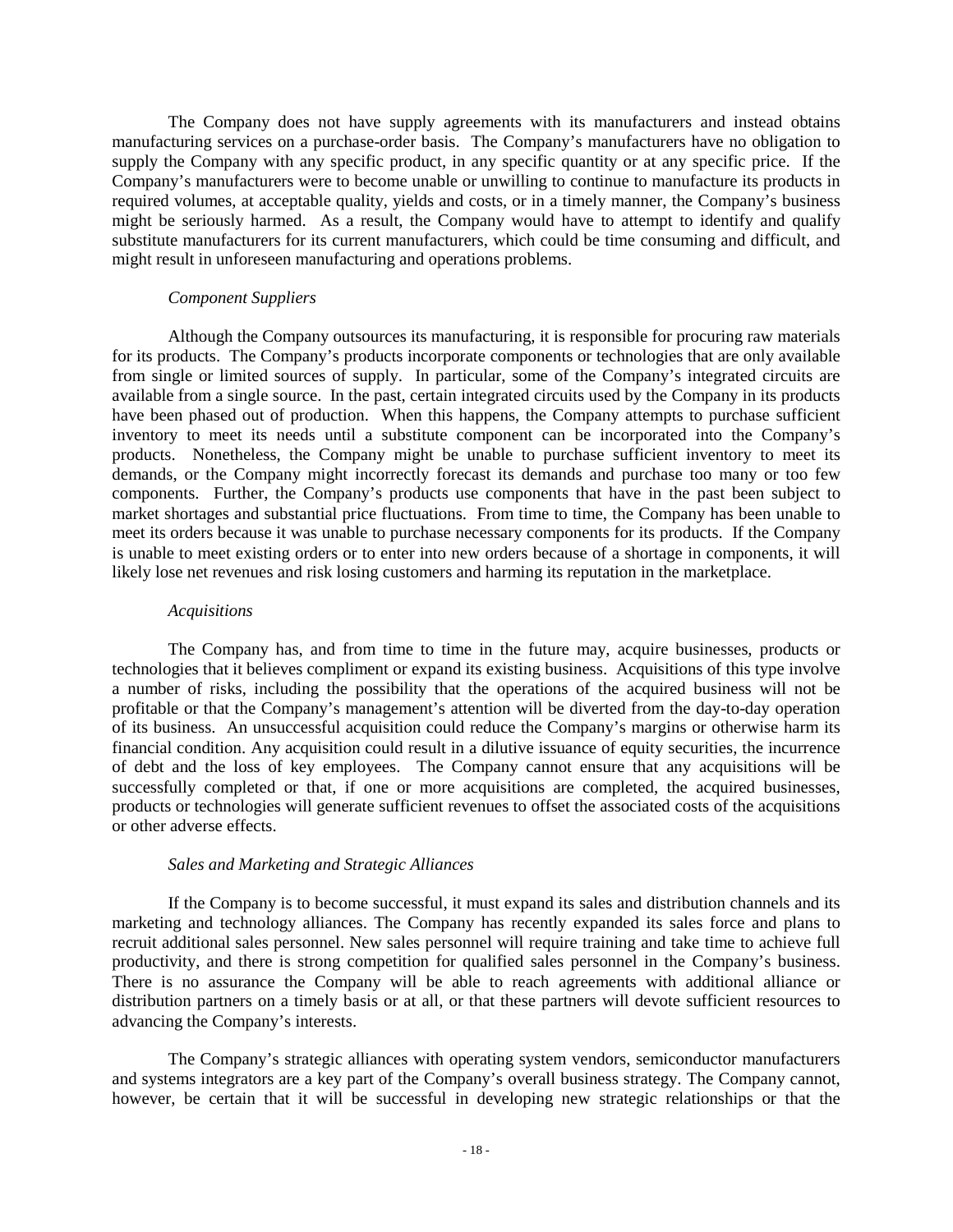Company's strategic partners will view such relationships as significant to their own business or that they will continue their commitment to the Company in the future. The Company's business, results of operation, financial condition and stock price may be materially adversely affected if any strategic partner discontinues its relationship with the Company for any reason. Additionally, the Company relies on the voluntary efforts of its strategic partners rather than compliance with contractual obligations, and there are no minimum performance requirements. Therefore, the Company cannot be certain that these relationships will be successful.

## *Management of Growth*

The Company's growth has placed significant demands on its management and other resources. The Company's future results of operations will depend in part on the ability of its officers and other key employees to implement and expand operational, customer support and financial control systems and to expand, train and manage its employee base. The Company's future performance will also depend to a significant extent on its ability to identify, attract, train and retain highly skilled sales, technical, marketing and management personnel.

## *Dependence on Management*

The Company's future success depends on the ability of the Company's management to operate effectively, both individually and as a group. If the Company were to lose the services of any management employees, the Company may encounter difficulties finding qualified replacement personnel and integrating them into the management group.

## *Potential Fluctuations in Quarterly Results*

The Company's quarterly operating results may vary significantly depending on factors such as the timing of new product introductions and changes in pricing policies by the Company and its competitors, market acceptance of new and enhanced versions of the Company's products and the timing of significant orders. Because the Company's operating expenses are based on anticipated revenues and a high percentage of the Company's expenses are relatively fixed in the short term, variations in the timing of recognition of revenues can cause significant fluctuations in operating results from quarter to quarter and may result in unanticipated quarterly earnings shortfalls or losses. The market price of the Company's Common Shares may be highly volatile in response to such quarterly fluctuations.

## *Research and Development Expenditures*

If the Company is fails to develop new products, or if the products the Company develops are not successful, the Company's business could be harmed. Even if the Company does develop new products which are accepted by its target markets, the Company cannot assure that the revenue from these products will be sufficient to justify the Company's investment in research and development.

## *International Expansion of Business Operations*

The Company plans to increase international operations in fiscal 2002. International sales and the related infrastructure support operations carry certain risks and costs such as the administrative complexities and expenses of administering a business abroad; complications in both compliance with and also unexpected changes in regulatory requirements, foreign laws, international import and export legislation, trading policies, tariffs and other barriers; potentially adverse tax consequences; and uncertainties of law and enforcement relating to the protection of intellectual property and unauthorized duplication of software. There can be no assurance that these factors will not be experienced in the future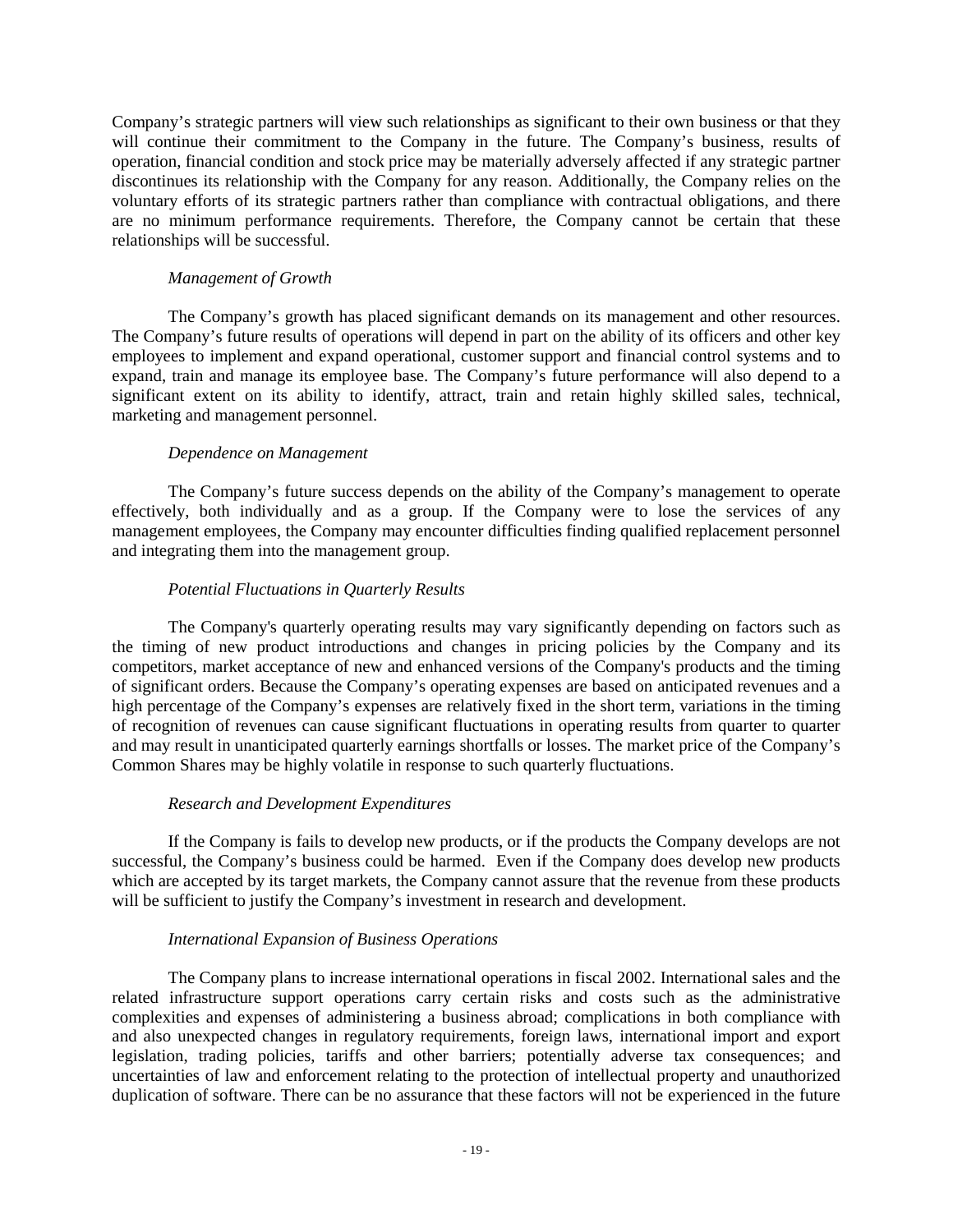by the Company or that they will not have a material adverse impact on Intrinsyc's business, results of operations and financial conditions.

## *Foreign Exchange Risk*

A substantial portion of the Company's sales are denominated in United States dollars and are made to United States-based customers. Because the Company's operations are based in Canada, the Company is exposed to risks associated with fluctuations in the exchange rate between the United States dollar and the Canadian dollar. If the Canadian dollar rises relative to the United States dollar, the Company's operating results may be adversely impacted. To date, the Company has not entered into any transactions to hedge against gains or losses from foreign exchange fluctuations.

#### *Intellectual Property Protection*

The Company's ability to compete may be affected by its ability to protect its intellectual property. It relies primarily on a combination of copyright, trademark and trade secret laws, confidentiality procedures and contractual provisions to protect its intellectual property. While the Company believes that its products and technologies are adequately protected against infringement, there can be no assurance of effective protection. Monitoring and identifying unauthorized use of the Company's technology is difficult, and the prohibitive cost of litigation may impair the Company's ability to prosecute any infringement. The commercial success of the Company will also depend upon its products not infringing any intellectual property rights of others and upon no claims for infringement being made against the Company. The Company believes that it is not infringing any intellectual property rights of third parties, but there can be no assurance that such infringement will not occur. An infringement claim against the Company by a third party, even if it is invalid, could have a material adverse effect on the Company because of the cost of defending against such a claim.

#### *Product Liability*

The Company's license agreements with its customers typically contain provisions designed to limit the Company's exposure to potential product liability claims. There can be no assurance that such provisions will protect the Company from such claims. The Company does not maintain product liability insurance. A successful product liability claim brought against the Company could have a material adverse effect upon the Company's business, results of operations and prospects.

#### *Stock Price Volatility*

The market price for the Common Shares fluctuates significantly, and these fluctuations tend to be exaggerated if the trading volume is low. The market price of the Common Shares may rise or fall in response to announcements of technological or competitive developments, acquisitions or strategic alliances by the Company or its competitors and the gain or loss by the Company of significant orders or broad market fluctuations.

## *Shareholders' Rights Plan*

The Company has implemented a Shareholders' Rights Plan. The Shareholders' Rights Plan provides for substantial dilution to an acquiror making a take-over bid for the Common Shares of the Company unless the bid meets the requirements described in the Shareholders' Rights Plan. This could discourage a potential acquiror from making a take-over bid and make it more difficult for a third party to acquire control of the Company, even if such acquisition or bid would be beneficial to the Company's shareholders.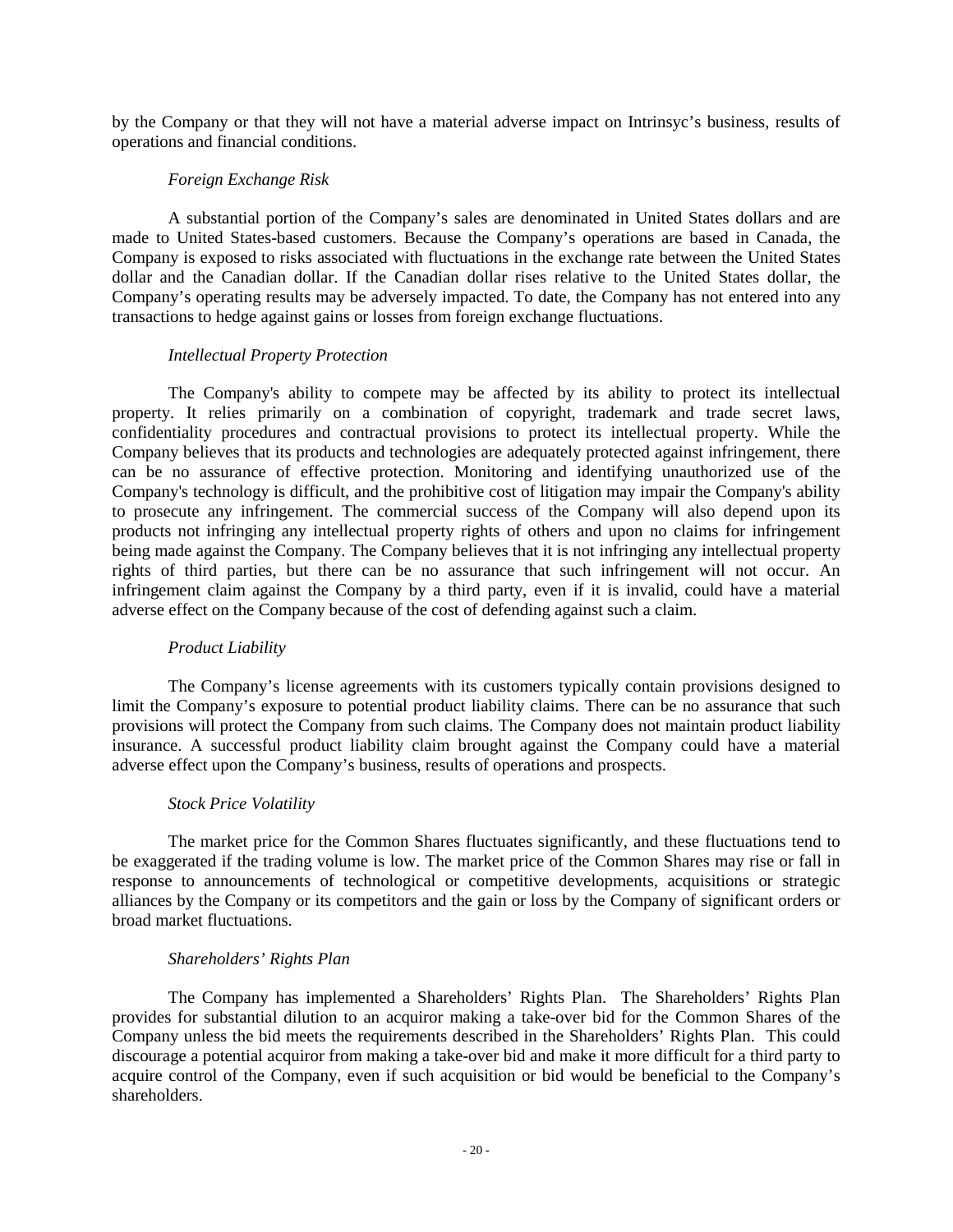#### *Outstanding Rights to Acquire Common Shares*

As at December 31, 2001, the Company had outstanding stock options and warrants (including Special Warrants, the Agents' Compensation Option and Warrants) to purchase an aggregate of 7,348,015 Common Shares at prices ranging from \$0.77 per share to \$5.85 per share. To the extent that outstanding options or warrants are exercised, dilution to the interests of the Company's shareholders will occur.

## **ITEM 5: SELECTED CONSOLIDATED FINANCIAL INFORMATION**

The following table presents selected historical consolidated financial data of the Company for the periods indicated. The information contained herein should be read in conjunction with the Company's Management Discussion and Analysis under Item 6. The selected historical consolidated financial data for the Company as of and for each of the years ended August 31, 1999, 2000 and 2001 are derived form the audited consolidated financial statements of the Company. Historical results are not necessarily indicative of the results that may be expected for any future period or for a full year.

On January 26, 2001 the Company acquired all of the outstanding shares of Linar, Ltd., a U.K. corporation, which materially impacted the operating results of the Company. As a consequence, results of operations include the operating results for Linar, Ltd. from January 26, 2001. Linar, Ltd. has a fiscal year ending July 31 and for the years ended July 31, 1999, 2000 and 2001 had revenues of £70,408, £301,065 and £536,356 respectively. For the same periods the net income recorded was £34,320, £156,430 and £142,865 respectively. As at July 31, 2001 Linar, Ltd, had working capital of £223,618.

The Company prepares its consolidated financial statements in accordance with Canadian GAAP. The selected historical consolidated financial data should be read in conjunction with the audited consolidated financial statements and the notes thereto for the year ended August 31, 2001.

|                                      | <b>Years Ended August 31,</b> |             |             |
|--------------------------------------|-------------------------------|-------------|-------------|
|                                      | 2001                          | <b>2000</b> | 1999        |
| <b>Statement of Operations Data:</b> |                               |             |             |
|                                      | \$10,940,424                  | \$2,974,363 | \$2,232,152 |
|                                      | 4,660,290                     | 1,808,288   | 1,249,178   |
|                                      | 6,280,134                     | 1,166,075   | 982,974     |
| Expenses:                            |                               |             |             |
|                                      | 2,891,097                     | 1,373,921   | 1,277,909   |
|                                      | 4,362,627                     | 2,204,411   | 1,178,402   |
|                                      | 2,769,602                     | 1,049,101   | 437,084     |
|                                      | 814,818                       | 128,980     | 76,118      |
| Costs relating to failed merger with |                               |             |             |
|                                      |                               |             | 82,855      |
|                                      | \$10,838,144                  | \$4,756,413 | \$3,052,368 |
|                                      | \$4,558,010                   | \$3,590,338 | \$2,069,394 |
|                                      | 823,845                       | 192,060     | 18,826      |
|                                      | \$3,734,165                   | \$3,398,278 | \$2,050,568 |
|                                      | \$0.12                        | \$0.16      | \$0.11      |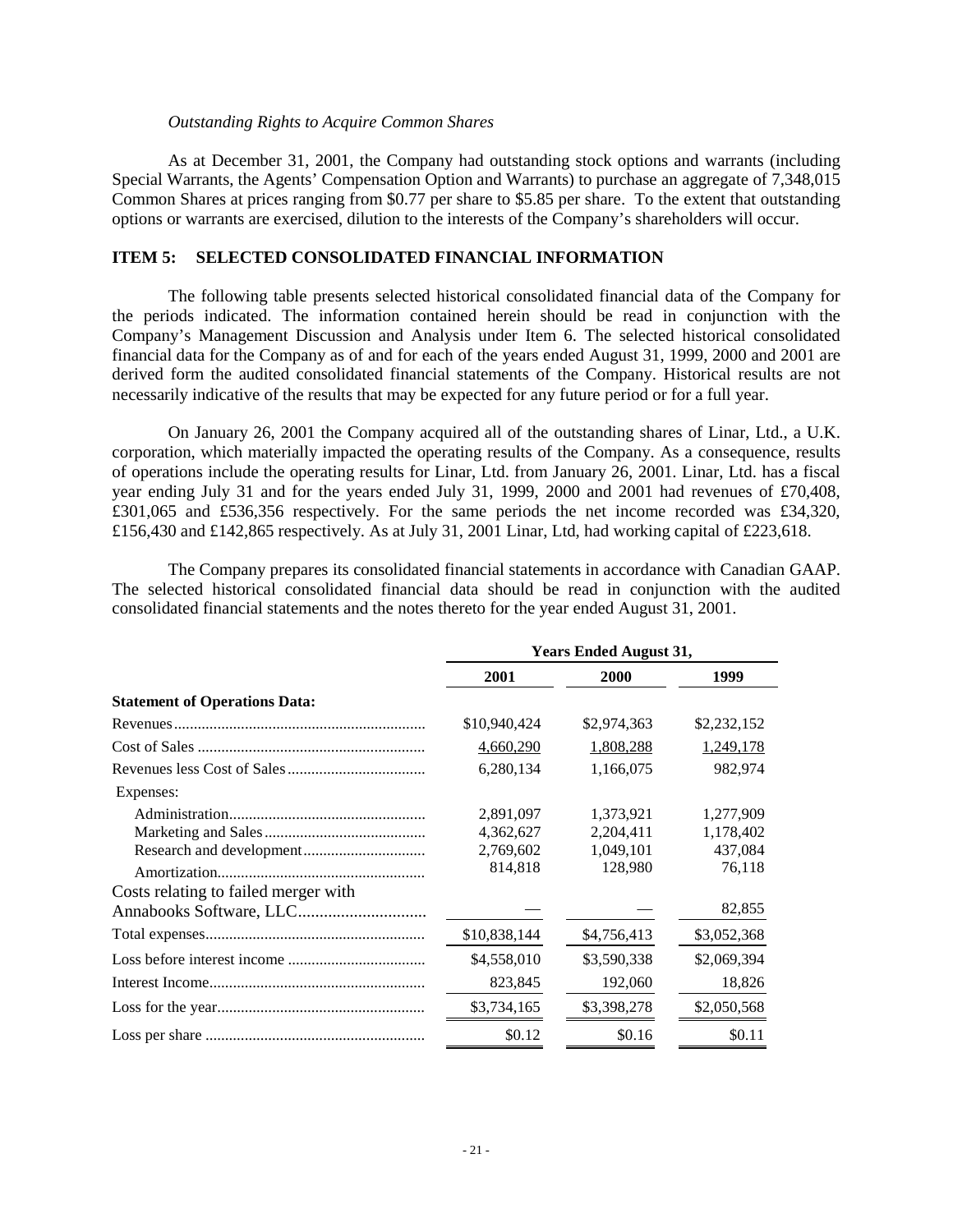|                            | As At August 31, |             |             |
|----------------------------|------------------|-------------|-------------|
|                            | 2001             | 2000        | 1999        |
| <b>Balance Sheet Data:</b> |                  |             |             |
|                            | \$17,710,850     | \$8,266,764 | \$1,119,597 |
|                            | \$3,780,269      | \$838,650   | \$690.571   |
|                            | \$19,539,499     | \$8,152,660 | \$734,547   |
|                            | \$23,319,768     | \$8,991,310 | \$1,425,118 |

#### **Dividend Policy and Record**

The Company has not paid any cash dividends on its Common Shares to date. The Company currently intends to retain any future earnings to finance the growth and development of the business and, therefore, the Company does not anticipate paying cash dividends in the foreseeable future.

## **ITEM 6: MANAGEMENT'S DISCUSSION AND ANALYSIS**

The information contained under "Management Discussion and Analysis" in the Company's Annual Report to shareholders for the year ended August 31, 2001 is incorporated herein by reference. See "Additional Information and Documents Incorporated by Reference".

## **ITEM 7: MARKET FOR SECURITIES OF THE COMPANY**

The Company's securities are listed and posted for trading on The Toronto Stock Exchange under the symbol "ICS".

## **ITEM 8: DIRECTORS AND OFFICERS**

The table set forth below lists the directors and senior officers of the Company as at January 15, 2002, indicating their names, municipalities of residence, their respective positions and offices held with the Company, their principal occupation within the five preceding years and their length of service to the Company.

| Name, Place of<br><b>Residence and Position</b><br>with Company             | Present and Principal Occupation during the last five years                                                                                                                                                                              | Date of<br>Appointment<br>as Director |
|-----------------------------------------------------------------------------|------------------------------------------------------------------------------------------------------------------------------------------------------------------------------------------------------------------------------------------|---------------------------------------|
| Derek W. Spratt<br>Vancouver, B.C.<br>Chairman and Chief<br>Strategist      | Chief Strategist of the Company from September 1, 2001 to<br>Present; Chief Executive Officer of the Company from April 18,<br>1996 to August 31, 2001; President of the Company from<br>November 7, 1996 to September 6, 2000.          | April 18, 1996                        |
| Robert J. Gayton, $(1)(3)$<br>PH.D, FCA<br>West Vancouver, B.C.<br>Director | Business Consultant from 1990 to Present; Vice President,<br>Finance/Chief Financial Officer of Western Copper Holdings<br>Limited from October 1995 to Present. Director/Officer of<br>several additional private and public companies. | February 23, 1995                     |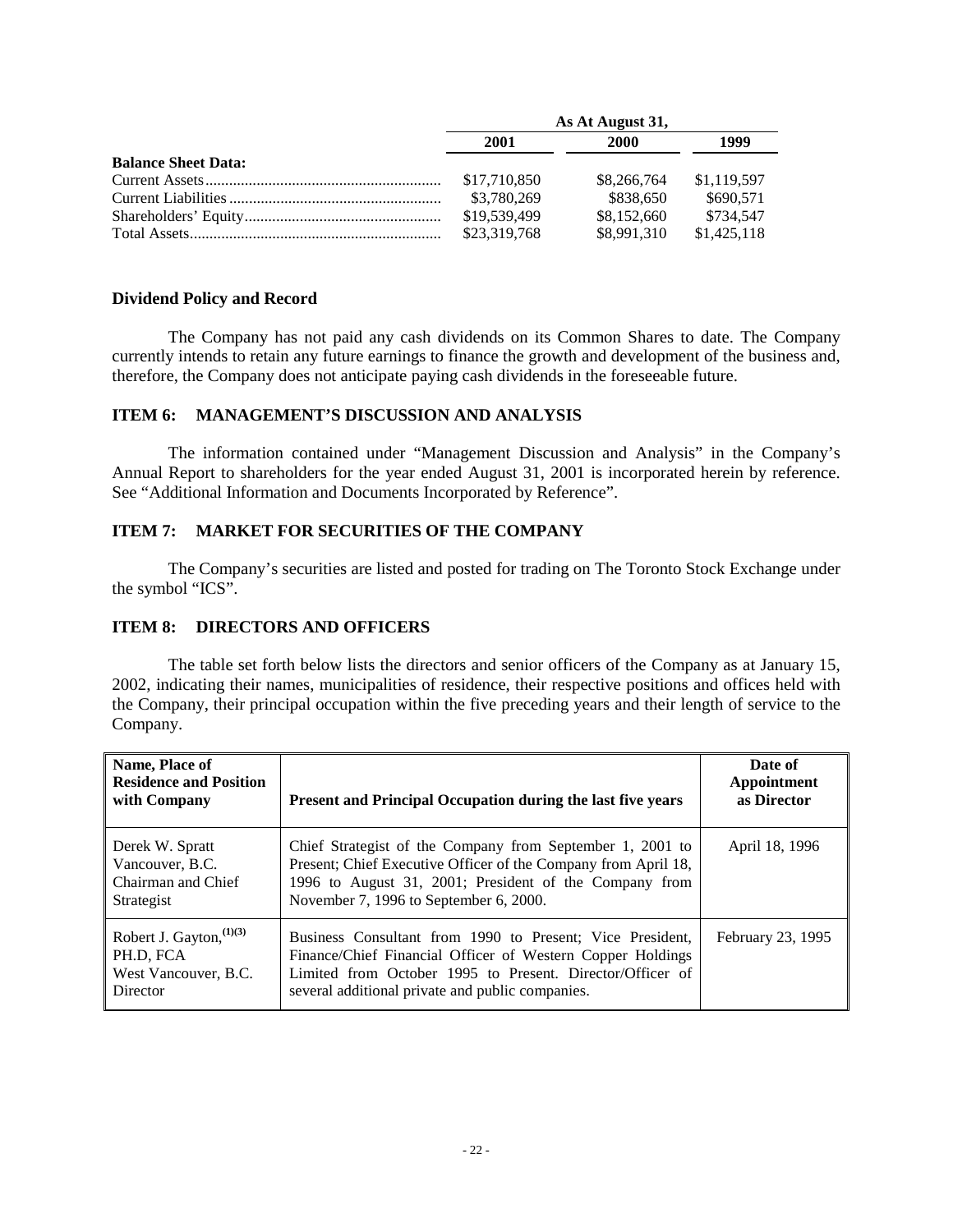| Name, Place of<br><b>Residence and Position</b><br>with Company                                      | Present and Principal Occupation during the last five years                                                                                                                                                                                                                                                                                                                                                                                     | Date of<br>Appointment<br>as Director |
|------------------------------------------------------------------------------------------------------|-------------------------------------------------------------------------------------------------------------------------------------------------------------------------------------------------------------------------------------------------------------------------------------------------------------------------------------------------------------------------------------------------------------------------------------------------|---------------------------------------|
| Neil McDonnell<br>North Vancouver, B.C.<br>Director, President and<br><b>Chief Executive Officer</b> | President and Chief Executive Office of the Company from<br>September 1, 2001 to Present; President and Chief Operating<br>Officer of the Company from September 6, 2000 to August 31,<br>2001; Executive Vice President of Plexus System Design from<br>March 1997 to September 2000; President & Chief Executive<br>Officer of dba Telecom from May 1996 to March 1997.                                                                       | April 5, 2001                         |
| William T.C. $Yu^{(1)(2)}$<br>Vancouver, B.C.<br>Director                                            | Principal, Cansbridge Capital Corp., July, 2000 to present;<br>Secretary of the Company from August 1997 to August 2000;<br>Executive Vice President and Chief Operating Officer of the<br>Company from April 1999 to July 2000; Chief Financial Officer<br>of the Company from January 1997 to April 1999.                                                                                                                                     | July 18, 1996                         |
| Ronald P. Erickson <sup>(2)(3)</sup><br>Seattle, Washington<br>Director                              | Chairman of eCharge Corporation from November 1999 to<br>Present; Chief Executive Officer of eCharge Corporation from<br>August 1998 to November 1999; Chairman and Chief Executive<br>Officer of Globaltel Resources Inc. (a telecommunications<br>service company) from January 1996 to August 1998.                                                                                                                                          | October 27, 1997                      |
| Morgan P.W.<br>Sturdy <sup>(1)(2)(3)</sup><br>West Vancouver, B.C.<br>Director                       | Independent director of seven British Columbia technology<br>companies; Chairman of British Columbia Technology Industry<br>Association; Executive Vice-President and Chief Operating<br>Officer of NICE Systems Limited, a NASDAQ listed provider<br>of telephone voice and data solutions, from 1997 to 2000;<br>President of Dees Communications Engineering Ltd., a provider<br>of telephone integration products from 1985 to 1997.        | May 1, 2000                           |
| Charles M. Leighton<br>Vancouver, B.C.<br><b>Chief Financial Officer</b><br>and Corporate Secretary  | Chief Financial Officer of the Company from December 2001 to<br>present; Director of Finance for the Company from February<br>2001 to December 2001; Chief Financial Officer of<br>RewardStream Inc. from April 2000 to January 2001; Chief<br>Financial Officer of Pacific Wireless International Inc. from<br>January 1999 to December 1999. Various financial positions<br>with Motorola, Wireless Data Group, from 1984 to January<br>1999. | N/A                                   |
| David Manuel<br>Surrey, B.C.<br>Vice President,<br><b>Engineering Services</b>                       | Vice President, Engineering Services for the Company from<br>July 1999 to present; Director of Product Development for the<br>Company from February 1999 to July 1999; Director of<br>Engineering and Operations for DAMOS SudAmerica from<br>November 1997 to January 1999; Project Engineer for M.D.A.<br>from July 1990 to November 1997.                                                                                                    | N/A                                   |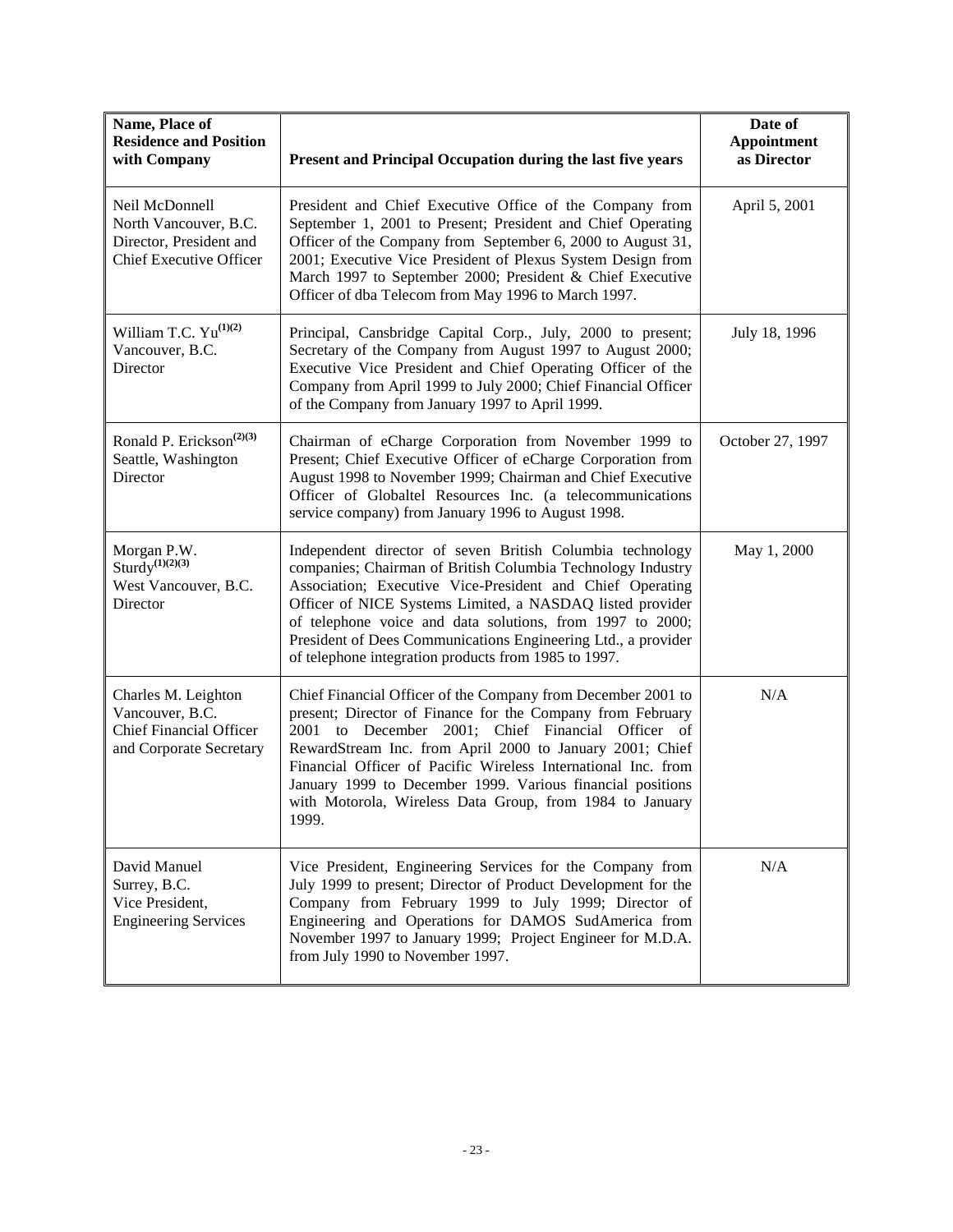| Name, Place of<br><b>Residence and Position</b><br>with Company                       | Present and Principal Occupation during the last five years                                                                                                                                                                                                                                                                                                                                                                                                              | Date of<br>Appointment<br>as Director |
|---------------------------------------------------------------------------------------|--------------------------------------------------------------------------------------------------------------------------------------------------------------------------------------------------------------------------------------------------------------------------------------------------------------------------------------------------------------------------------------------------------------------------------------------------------------------------|---------------------------------------|
| David W. Monroe<br>Surrey, B.C.<br>Vice President,<br>Worldwide Sales                 | Vice President, Worldwide Sales for the Company since<br>October 23, 2000; District Sales Manager for RedCelcius Inc.<br>from December, 1999 to October, 2000; Vice President, Sales<br>and Marketing for Plexus Systems Design, Ltd. from June, 1996<br>to December, 1999; Western Regional Sales Manager for<br>Blockade Systems Corp. from June, 1997 to June, 1998; Sales<br>Manager, Canada and Caribbean for PMS Canada Ltd. from<br>December, 1994 to June, 1997. | N/A                                   |
| Andre Viljoen<br>North Vancouver, B.C.<br>Vice President, Research<br>and Development | Vice President, Research and Development for the Company<br>from December 2001 to present; Director, Research and<br>Development for the Company from May 2001 to December<br>2001; Director, Enterprise Architecture and Research for<br>eCharge Inc. from January 2000 to January 2001; Manager,<br>Enterprise Architecture and Research for eCharge Inc. from<br>June 1999 to January 2000; Engineering Team leader, Glenayre<br>Inc. December 1996 to June 1999.     | N/A                                   |

**Note:**

(1) Member of the Audit Committee.

(2) Member of the Compensation Committee.

(3) Member of the Corporate Governance Committee.

Each director is elected at the Company's annual meeting of shareholders to serve until the next annual meeting or until a successor is elected or appointed, unless such director resigns or is removed earlier. To the knowledge of the Company, the directors and senior officers as a group, beneficially own, directly or indirectly, or exercise control or discretion over 825,959 Common Shares (not including 2,873,333 Common Shares issuable upon the exercise of stock options), representing as at January 9, 2001 approximately 2.5% of the issued and outstanding Common Shares.

## **ITEM 9: ADDITIONAL INFORMATION AND DOCUMENTS INCORPORATED BY REFERENCE**

Management's Discussion and Analysis of Financial Conditions and Results of Operations is set out on pages 14 and 15 of the Company's 2001 Annual Report and is incorporated herein by reference.

The Company shall provide to any person, upon request to the Secretary of the Company at 700 West Pender Street, Vancouver, B.C., V6C 1G8:

- a) when the securities of the Company are in the course of a distribution under a preliminary short form prospectus or a preliminary short form prospectus has been filed in respect of a distribution of its securities:
	- i. one copy of the current AIF of the Company, together with one copy of any document, or the pertinent pages of any document, incorporated by reference in the AIF;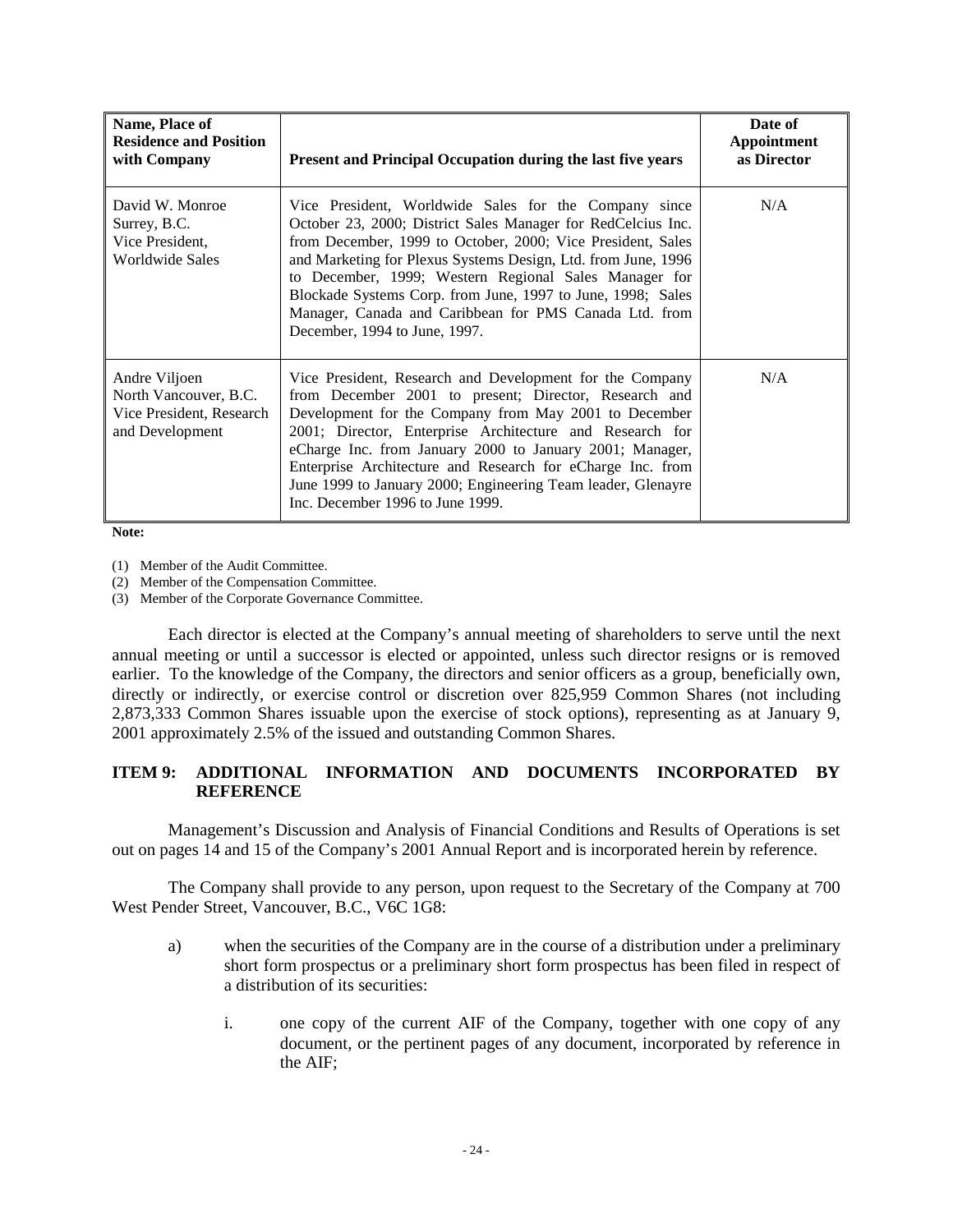- ii. one copy of the comparative consolidated financial statements of the Company for its most recently completed financial year for which statements have been filed together with the accompanying report of the auditors and one copy of the most recent interim consolidated financial statements of the Company that have been filed, if any, for the period after the end of its most recently completed financial year;
- iii. one copy of the information circular of the Company in respect of its most recent annual general meeting of shareholders that involved the election of directors or one copy of any annual filing prepared instead of that information circular, as appropriate; and
- iv. one copy of any other documents that are incorporated by reference into the preliminary short form prospectus or the short form prospectus and are not required to be provided under (i) to (iii) above; or
- b) at any other time, one copy of any of the documents referred to in  $(a)(i)$ ,  $(ii)$  and  $(iii)$ above, provided that the Company may require the payment of a reasonable charge if the request is made by a person who is not a security holder of the Company.

Additional information, including directors' and officers' remuneration and indebtedness to the Company, principal holders of the securities of the Company, options to purchase securities and interests of insiders in material transactions, is contained in the Company's Information Circular dated November 1, 2001. Additional financial information is provided in the Company's consolidated financial statements for the year ended August 31, 2001.

## **ITEM 10: GLOSSARY**

|                                 | A preproduction release of software for the purposes of allowing<br>customers to evaluate and provide feedback on the product's features,<br>performance and quality.                                                                                                      |
|---------------------------------|----------------------------------------------------------------------------------------------------------------------------------------------------------------------------------------------------------------------------------------------------------------------------|
| $\text{COM}^{\text{\tiny{TM}}}$ | Component Object Model, a model for binary code developed by<br>Microsoft. The COM enables programmers to develop objects that can<br>be accessed by any COM-compliant application. OLE is based on COM.                                                                   |
| Embedded system                 | A microprocessor-based system that is incorporated into a larger device<br>and is dedicated to responding to external events by performing specific<br>tasks. Examples of such devices include antilock brakes, video game<br>systems, fax machines and industrial robots. |
|                                 | eXtensible Markup Language, being a recent enhancement to basic<br>HTML (HyperText Markup Language), which is the basic<br>communication protocol for Internet web servers and web browsers.                                                                               |
|                                 | General Purpose Input Output, being the digital communications signals<br>used by microprocessors to interface to other devices.                                                                                                                                           |